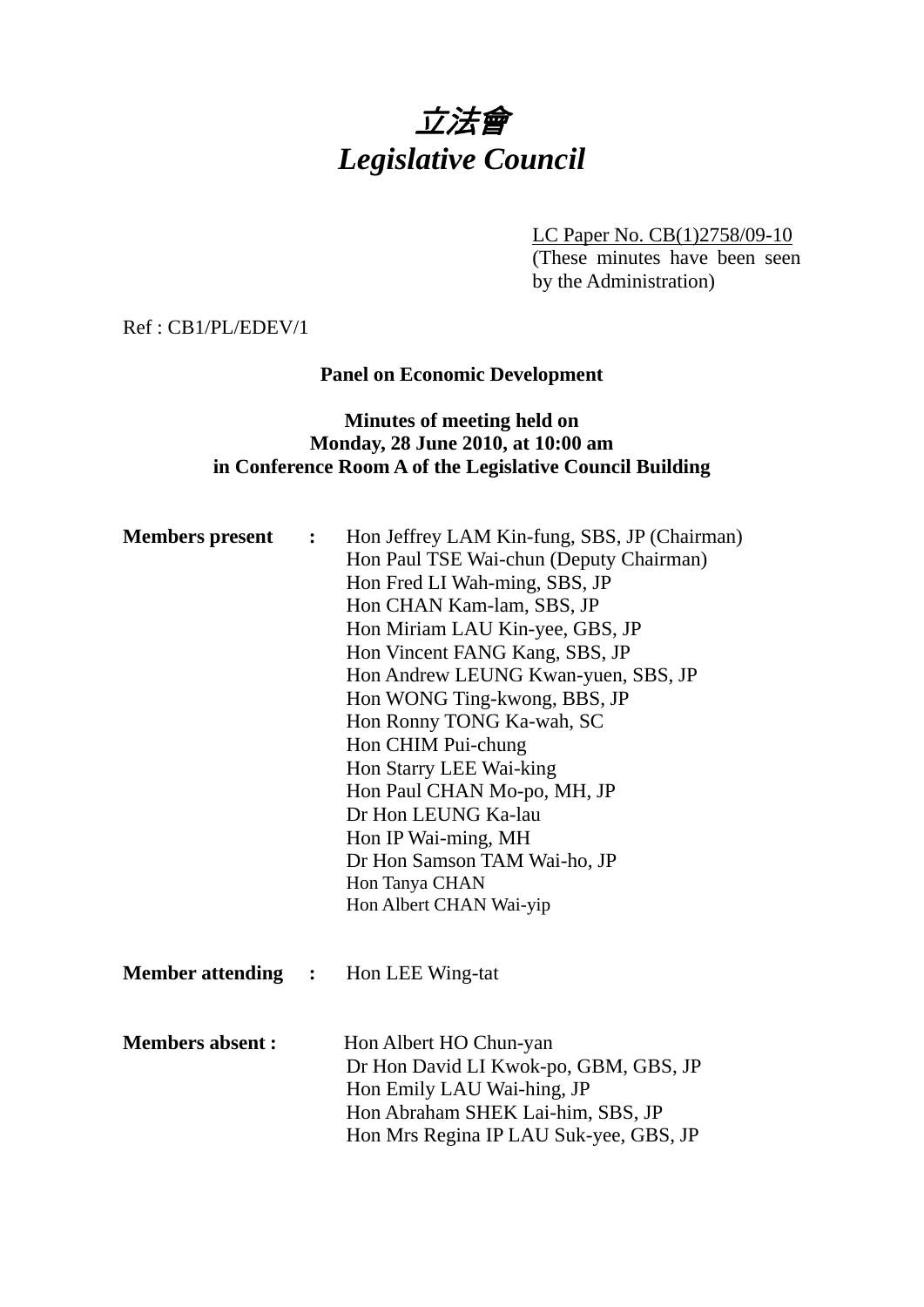| <b>Public officers</b><br>attending | $\ddot{\cdot}$ | Agenda Item IV                                                                                                        |
|-------------------------------------|----------------|-----------------------------------------------------------------------------------------------------------------------|
|                                     |                | Mrs Rita LAU NG Wai-lan, JP<br>Secretary for Commerce and Economic Development                                        |
|                                     |                | Miss Yvonne CHOI, JP<br>Permanent Secretary for Commerce and Economic<br>Development (Commerce, Industry and Tourism) |
|                                     |                | Mr Gregory SO Kam-leung, JP<br>Under Secretary for Commerce and Economic<br>Development                               |
|                                     |                | Ms Linda LAI, JP<br>Deputy Secretary for Commerce and Economic<br>Development (Commerce and Industry)                 |
|                                     |                | Miss Wendy CHUNG<br>Principal Assistant Secretary for Commerce<br>and<br>Economic Development (Commerce and Industry) |
|                                     |                | <u>Agenda Item V(a)</u>                                                                                               |
|                                     |                | Mr Philip YUNG, JP<br><b>Commissioner for Tourism</b>                                                                 |
|                                     |                | <b>Mrs Laura ARON</b><br><b>Assistant Commissioner for Tourism</b>                                                    |
|                                     |                | Agenda item V(b)                                                                                                      |
|                                     |                | Mr YAU Sing-mu, JP<br>Acting Secretary for Transport and Housing                                                      |
|                                     |                | Miss Emmy WONG<br>Acting Deputy Secretary for Transport and Housing<br>(Transport)                                    |
|                                     |                | Mr CHAN Ming-kwong<br>Chief Assistant Secretary for Transport and Housing<br>(Transport)                              |
|                                     |                | <b>THILO</b>                                                                                                          |

Ms Aubrey FUNG Acting Principal Assistant Secretary for Commerce and Economic Development (Commerce and Industry)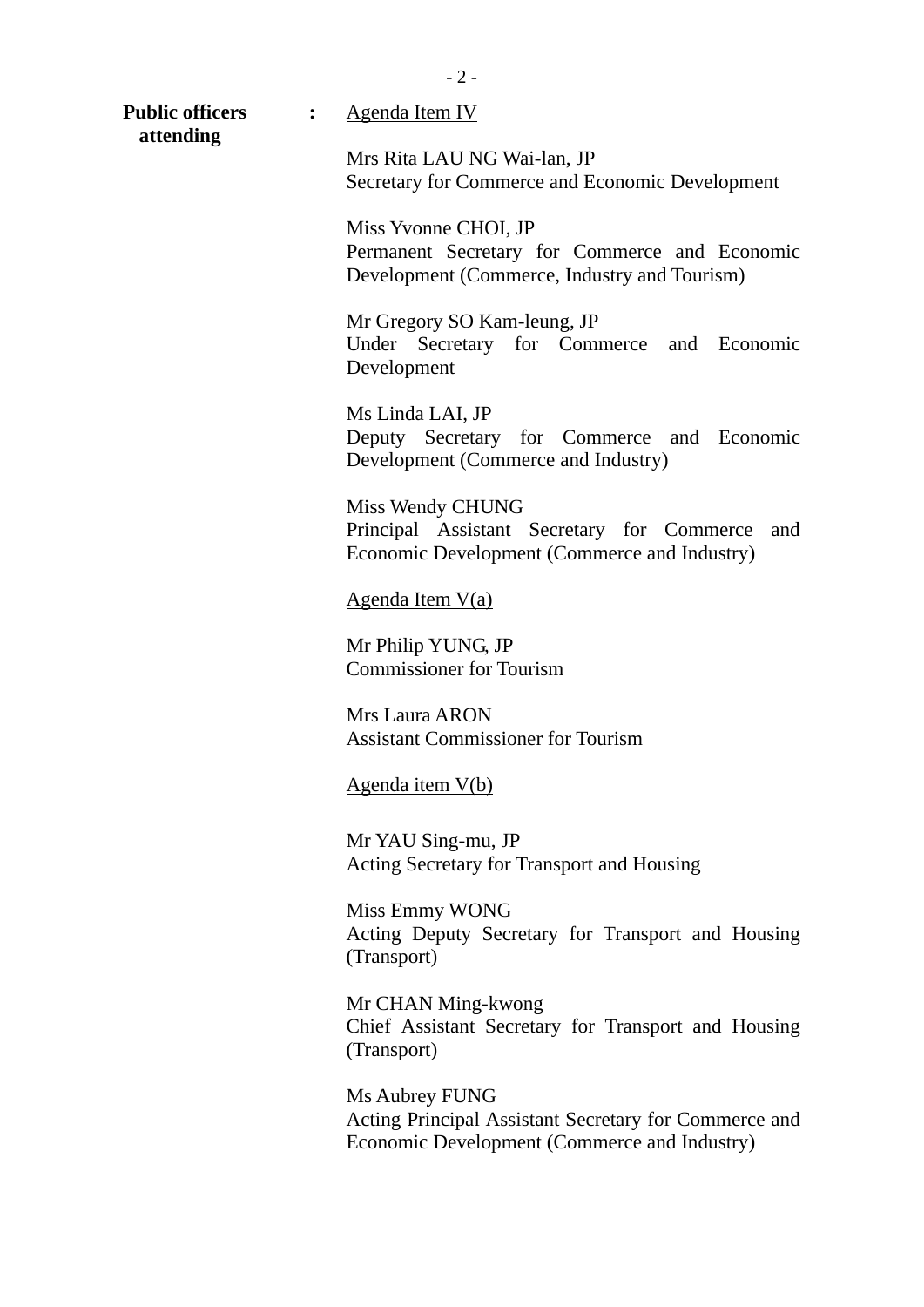|                                    |                | - 2 -                                                                                           |
|------------------------------------|----------------|-------------------------------------------------------------------------------------------------|
|                                    |                | Mr Ben LEUNG, C.M.S.M.<br>Head of Land Boundary Command<br><b>Customs and Excise Department</b> |
|                                    |                | Agenda item VI                                                                                  |
|                                    |                | Mr Philip YUNG, JP<br><b>Commissioner for Tourism</b>                                           |
|                                    |                | <b>Mrs Laura ARON</b><br><b>Assistant Commissioner for Tourism</b>                              |
| <b>Attendance by</b><br>invitation | $\ddot{\cdot}$ | <u>Agenda Item V(a)</u>                                                                         |
|                                    |                | <b>Hong Kong Tourism Board</b>                                                                  |
|                                    |                | Mr Anthony LAU<br><b>Executive Director</b>                                                     |
|                                    |                | Mr Patrick KWOK<br>General Manager, Business Development                                        |
|                                    |                | Agenda item VI                                                                                  |
|                                    |                | <b>Travel Industry Council of Hong Kong</b>                                                     |
|                                    |                | Mr Michael WU, MH<br>Chairman                                                                   |
|                                    |                | Mr Joseph TUNG, JP<br><b>Executive Director</b>                                                 |
| <b>Clerk in attendance :</b>       |                | Ms Debbie YAU<br>Chief Council Secretary (1)6                                                   |
| <b>Staff in attendance</b>         | $\ddot{\cdot}$ | Mr Timothy TSO<br><b>Assistant Legal Adviser 2</b>                                              |
|                                    |                | Ms Angel SHEK<br>Senior Council Secretary (1)1                                                  |
|                                    |                | <b>Ms Michelle NIEN</b><br>Legislative Assistant (1)9                                           |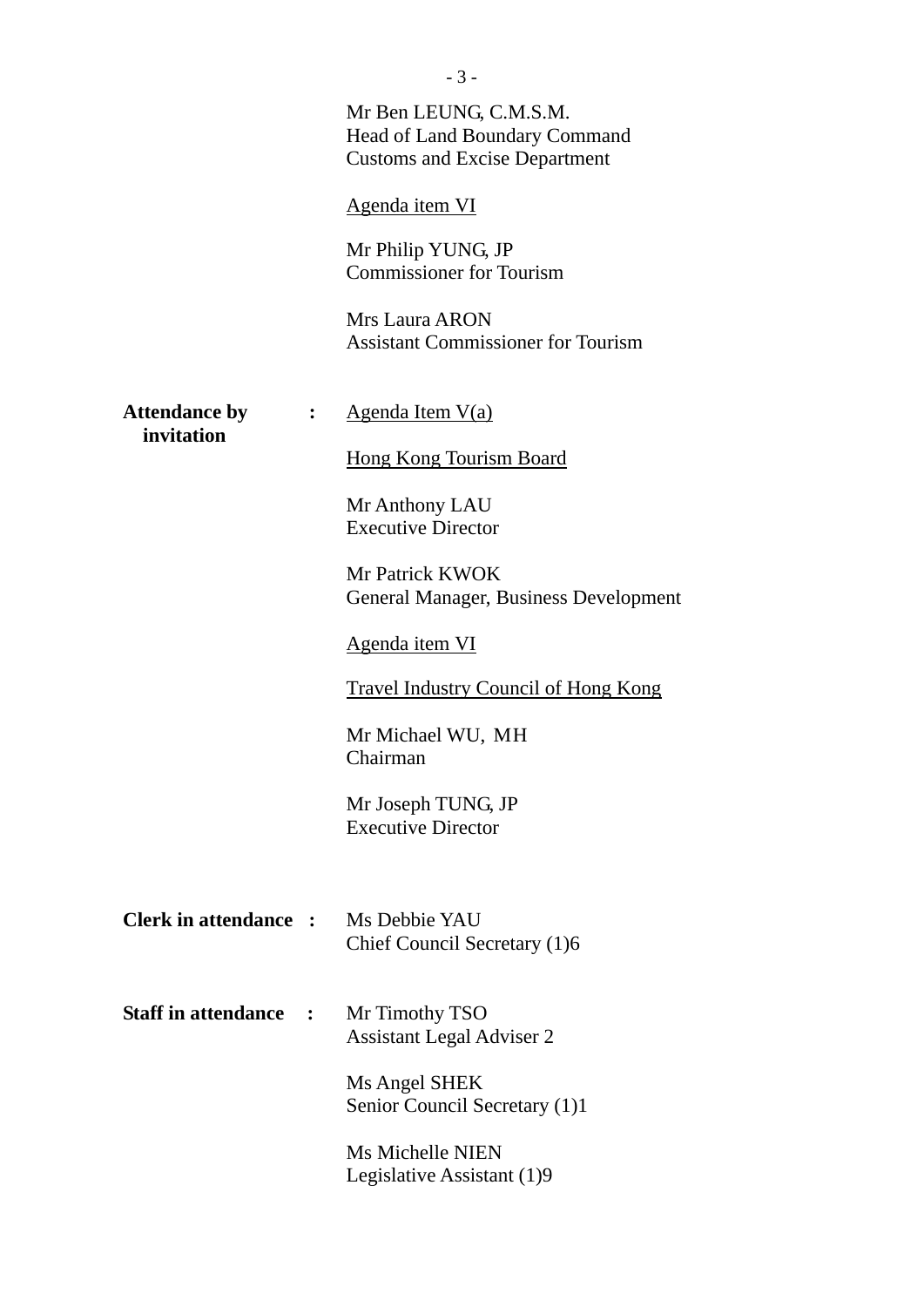- 4 -

#### Agenda Item IV

Mr Watson CHAN Head (Research and Library Services Division)

Mr Jackie WU Research Officer 1

#### Action

# **I Confirmation of minutes and matters arising**   $(LC$  Paper No.  $CB(1)2302/09-10$  - Minutes of meeting held on 24 May 2010) The minutes of the meeting held on 24 May 2010 were confirmed. **II Information paper issued since last meeting**

| milor minister puper novueu omee mot meeting                               |                                                                                                     |
|----------------------------------------------------------------------------|-----------------------------------------------------------------------------------------------------|
| $(LC$ Paper No. $CB(1)2086/09-10(01)$ - Administration's paper on midfield | expansion project of Airport                                                                        |
|                                                                            | <b>Authority Hong Kong</b>                                                                          |
| LC Paper No. CB(1)2087/09-10(01)                                           | Tables and graphs showing the<br>import and retail prices of major<br>oil products from May 2008 to |
|                                                                            | April 2010 furnished by the                                                                         |
|                                                                            | <b>Census and Statistics Department</b> )                                                           |

2. Members noted the above information papers issued since the last regular meeting.

| Ш | Items for discussion at the next meeting                              |
|---|-----------------------------------------------------------------------|
|   | $(LC$ Paper No. $CB(1)2301/09-10(01)$ - List of outstanding items for |
|   | discussion                                                            |
|   | LC Paper No. $CB(1)2301/09-10(02)$ - List of follow-up actions)       |

3. The Chairman advised that the Administration had not proposed any item for discussion at the next meeting on 19 July 2010. He recapped members' agreement at an earlier meeting to discuss the introduction of petrol of lower octane number by oil companies at the next meeting.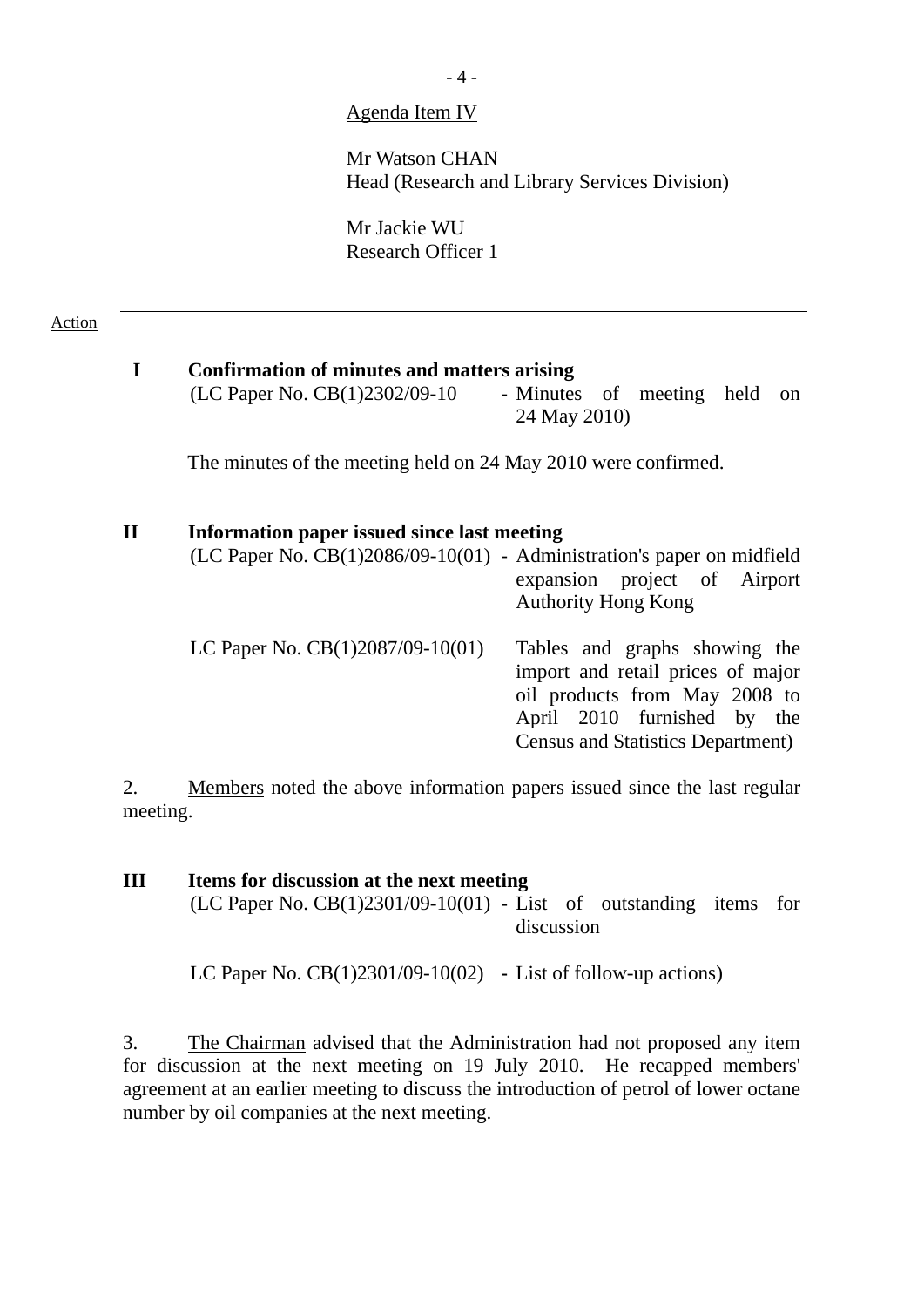| IV | <b>Competition Bill</b>                                  |                                                                                                                                                                                   |
|----|----------------------------------------------------------|-----------------------------------------------------------------------------------------------------------------------------------------------------------------------------------|
|    | $(LC$ Paper No. $CB(1)2301/09-10(03)$ - Administration's | paper<br>on<br><b>Competition Bill</b>                                                                                                                                            |
|    | RP02/09-10                                               | - Research report on competition<br>policies in selected jurisdictions<br>prepared by Research and Library<br>Services<br>Division<br>of the<br>Legislative Council Secretariat   |
|    | LC Paper No.CB(1)2276/09-10(01)                          | Regina IP LAU<br>- Hon Mrs<br>Suk-yee's letter dated 15 June<br>2010 enclosing an article entitled<br>"Competition Law - Why Hong<br>Kong is Different" (English<br>version only) |
|    | LC Paper No. $CB(1)2301/09-10(04)$                       | Paper on the introduction of a<br>Competition Law in Hong Kong<br>prepared by the Legislative<br>Council Secretariat<br>(updated<br>background brief)                             |
|    | LC Paper No. $CB(1)2301/09-10(11)$                       | Submission from Concern Group<br>for a Competitive Exhibition<br>Industry in Hong Kong dated 24<br>June 2010 (Chinese version only))                                              |

### Briefing by the Administration

4. At the invitation of the Chairman, the Secretary for Commerce and Economic Development (SCED) briefed members on the background of the introduction of a new cross-sector competition law in Hong Kong, highlighting that the legislative proposal had received wide community support during the two rounds of public consultations in 2006 and 2008. While there were concerns about the application of the Competition Bill (the Bill) to a particular sector or statutory body, she emphasized that the current deliberations should focus on the principles underpinning a cross-sector competition law. SCED said that the Bill would not apply to the Government and statutory bodies except for those statutory bodies or their activities specified by way of a regulation to be made by the Chief Executive-in-Council (CE-in-Council) after enactment of the Bill, instead of a Schedule to the Bill as originally proposed. The regulation making power would be provided for in the Bill and the subsidiary legislation would be subject to scrutiny of the Legislative Council (LegCo). The Commerce and Economic Development Bureau (CEDB) was examining, in conjunction with bureaux and departments to determine which, if any, of the some 500 statutory bodies in Hong Kong, should be made subject to the application of the Bill. Given the large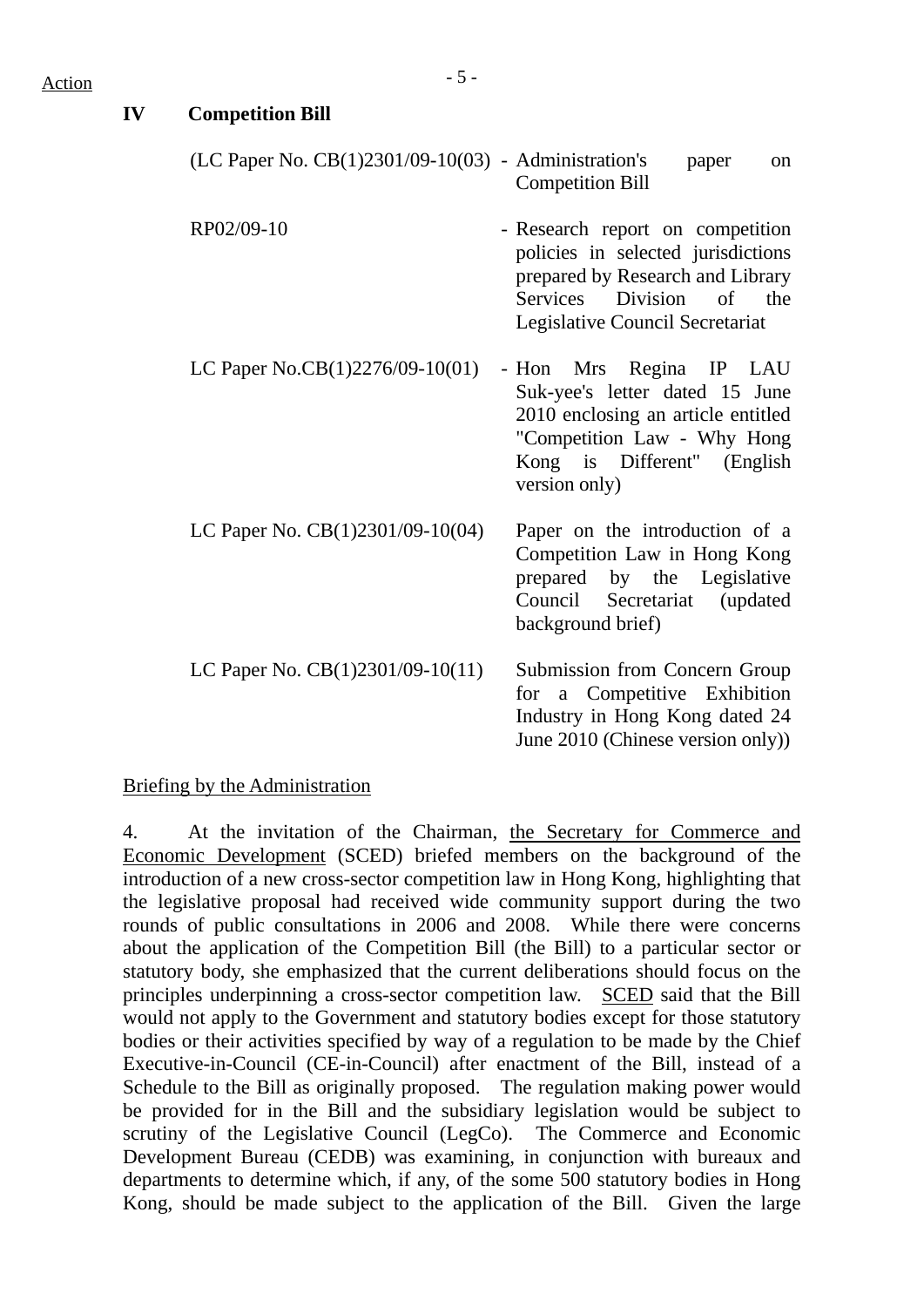number of statutory bodies and complexity of issues involved, it was anticipated that more time would be required to complete the work. Nevertheless, she assured members that this should not affect the drafting of the Bill.

5. The Under Secretary for Commerce and Economic Development (USCED) then briefed members on the key elements of the Bill, including the scope of the new legislation, general prohibitions, institutional framework, enforcement by the Competition Commission (the Commission), remedies for contravention of a competition rule, rights of private actions, exemptions and exclusions etc, as stated in the Administration's paper (LC Paper No. CB(1)2301/09-10(03)).

## Discussion

## *Application of the Bill to statutory bodies*

6. Mr Fred LI said that the introduction of a cross-sector competition law had long been awaited for in Hong Kong. Members belonging to the Democratic Party were particularly concerned how the Administration would determine which of the 500 statutory bodies should be subject to the application of the Bill, noting that some of these bodies, such as the Hong Kong Trade Development Council (TDC), were heavily involved in economic activities and might have competed unfairly with the private sector through abuse of their market positions. He enquired about the specific criteria to be adopted in determining which of the statutory bodies should be subject to the application of the Bill.

7. Mr Paul CHAN also requested the Administration to carefully consider which statutory bodies should be subject to the application of the Bill in a fair manner. He was concerned about the Government's position as to whether those professional bodies that were statutory in nature should be subject to the application of the Bill, taking note that some professional bodies did not have statutory status.

8. In response, SCED said that the Government would study carefully whether the economic activities, if any, conducted by a statutory body would lead to direct competition with the private sector and impact on market efficiency of a particular sector. She emphasized that apart from economic consideration, the Government also considered that activities conducted by some statutory bodies had a social obligation, e.g. job creation. As for non-statutory professional bodies, they would be treated as "undertakings" and subject to the application of the Bill if they conducted economic activities. In this connection, Mr Paul CHAN highlighted the economic activities conducted by professional bodies, such as collecting membership fees and other charges for examination and certification etc.

9. Mr Ronny TONG observed that there was an increasing trend for the Government to exempt itself and the statutory bodies from the application of new legislation, such as the Race Discrimination Ordinance (Cap. 602). He queried the propriety to stipulate that the Bill would not apply to Government and statutory bodies even before the Bill was scrutinized, as this would put the Commission in a difficult position in future if the economic activities of some statutory bodies were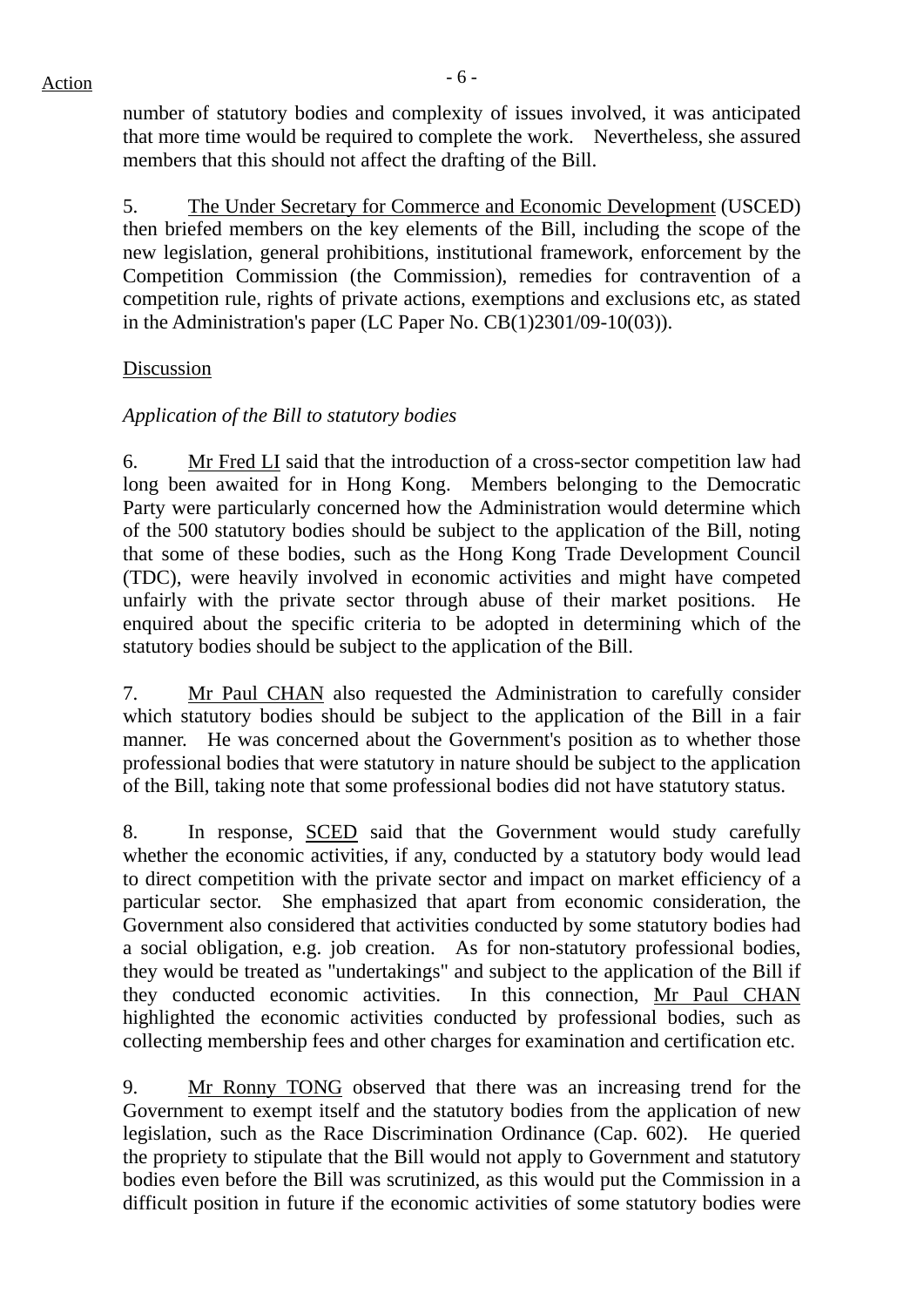$Action$ 

found to be anti-competitive. As regards the regulation to be made by CE-in-Council, Mr TONG considered that the Commission would be in a better position with the knowledge and expertise to determine which of the statutory bodies should be subject to the application of the Bill.

10. Mr Albert CHAN criticized that the Administration appeared to keep procrastinating the enactment of the competition law in the past years, and requested the Administration to expedite the process. He opined that statutory bodies should be excluded from the application of the Bill only when there were strong justifications, bearing in mind that some of these bodies, such as the Hong Kong Post, Urban Renewal Authority and TDC, were conducting commercial activities that might lessen competition.

11. SCED considered that as the regulation to specify those statutory bodies or their activities to be subject to the application of the Bill would be made by the CE-in-Council and scrutinized by LegCo, this would ensure transparency in the process. Nevertheless, the Administration would listen to more views and suggestions from members and the public in this regard.

12. Mr Ronny TONG enquired whether an economic activity would be "exempted" under the Bill if it was undertaken by a commercial party in partnership with a statutory body not subject to the application of the Bill. SCED advised that the "partner" would not be immune from the competition law by collaborating with the statutory body in question, and the conduct of the "partner" had to be considered on its own merit to see whether the economic activity involved would give rise to anti-competitive conduct. The conduct of the statutory body in question would be subject to review with regard to the application of the Bill. Mr TONG requested the Administration to spell this out clearly in the Bill.

13. Miss Tanya CHAN enquired about the timeframe for drawing up the list of statutory bodies in the regulation and the mechanism by which the list could be reviewed, for example when an aggrieved party considered that a particular statutory body should also be included in the list. In response, SCED said that the regulation to be made by CE-in-Council would be submitted to LegCo after the Bill was enacted and the regulation was subject to scrutiny by LegCo. Given the large number of statutory bodies involved and close examination was required, the Administration would study them in parallel with the scrutiny of the Bill which would be introduced to LegCo very soon. SCED highlighted the merit of adopting a phased approach to implement the new legislation to allow sufficient time for work on publicity and public education which would help the public understand the new statutory requirements.

14. Mr Andrew LEUNG pointed out that a number of the 500 statutory bodies were rendering different kinds of services to small and medium-sized enterprises (SMEs). He was concerned that subjecting some of these bodies to the application of the Bill might hamper the continued provision of these services that were fully or partially subvented by the Government. Declaring that he was the Chairman of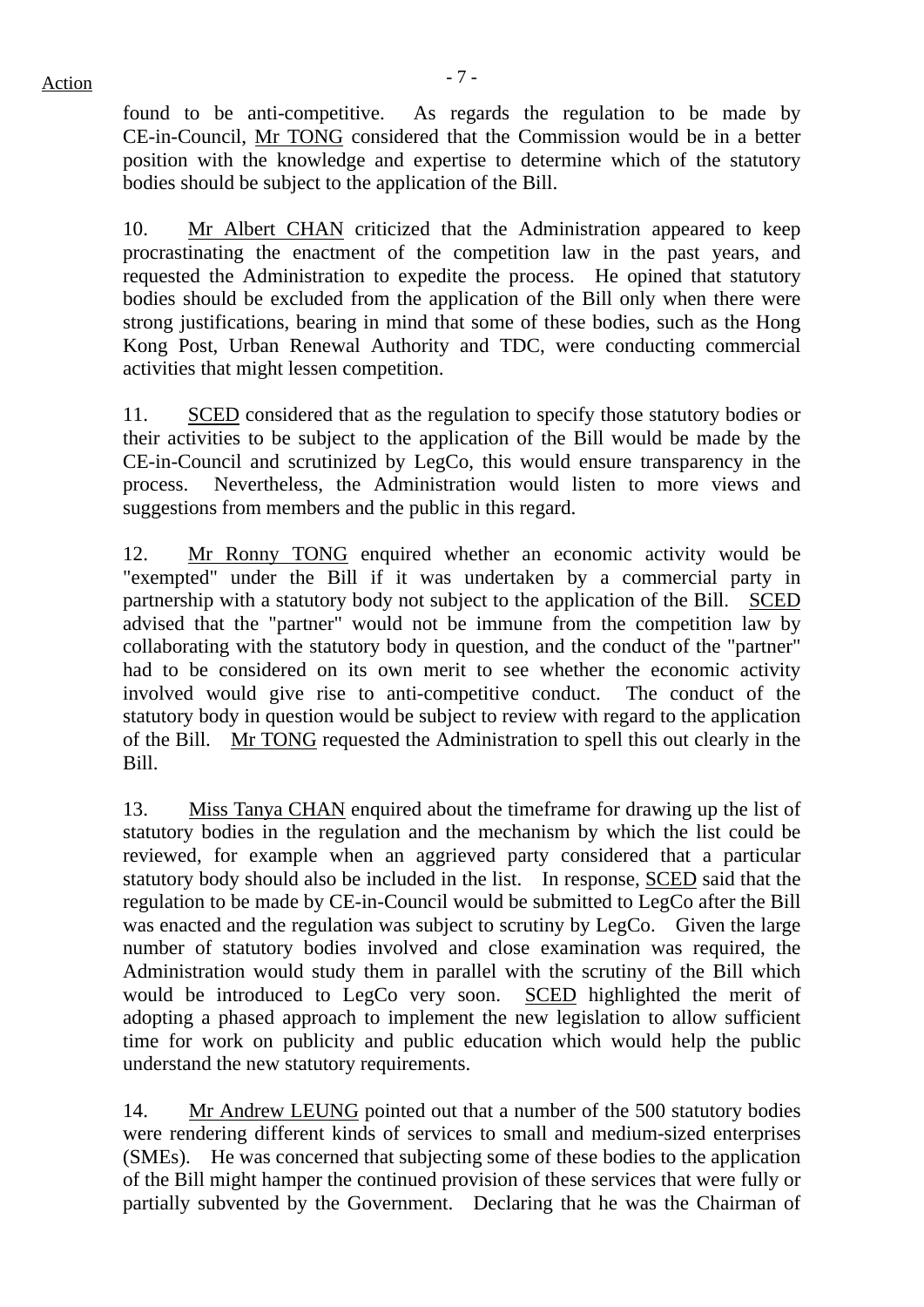the Vocational Training Council, Mr LEUNG said that courses offered by the institution was a case in point. SCED assured members that the Administration would carefully examine the statutory bodies to be included in the regulation, having regard to the interests of the business sector while not compromising the legislative intent to combat anti-competitive practices.

## *Mergers*

15. Mr Fred LI pointed out that the United States, United Kingdom, European Union and Singapore all had enacted cross-sector competition laws to, inter alia, have control on mergers. He considered that as the small size of the local market would easily give rise to merger activities leading to abuse of market power, the Bill should extend the merger rule to more sectors instead of just maintaining the existing control over mergers and acquisitions available under the Telecommunications Ordinance (Cap. 106). Miss Tanya CHAN enquired about the specific timeframe for considering whether to extend the merger control to a cross-sector regulation.

16. SCED said that the existing application of merger rule to carrier licenses granted by the Telecommunications Authority only could be traced to the earlier policy of sector-specific application of merger control. The two rounds of public consultation in 2006 and 2008 had revealed that the community at large had come to the consensus of introducing a competition law to maintain and enhance a fair and competitive business environment in Hong Kong. While the Administration considered it necessary to modernize and adjust merger control in tandem with the development of merger rule in other competition jurisdictions, it was not the aim of the new competition law to regulate market structures at this stage. In fact, it was not unusual to see high market concentration in a small market like Hong Kong, whilst some mergers had in effect brought about healthy integration and enhanced overall economic efficiency.

17. Mr CHAN Kam-lam agreed that merger control should not be imposed indiscriminately as some merger activities could bring about benefits to consumers in terms of enhanced services and/or lower transaction costs. However, given the proven effectiveness of the existing merger control over the telecommunications sector, he suggested that the Administration should take the opportunity to extend the merger rule to a couple more sectors on a trial basis, with a view to enhancing fair market competition and consumer welfare.

18. SCED referred to the report of the Competition Policy Review Committee which recommended that the competition law should aim to sanction anti-competitive conduct but not to intervene in market structures by targeting mergers and acquisitions. Taking on board this view, it was considered prudent at this stage to maintain the existing control over mergers and acquisitions available under the Telecommunications Ordinance. Nonetheless, the Administration did not rule out the possibility of adjusting the merger control to other sectors after a review in future. Moreover, given the complexity of and time constraint in assessing merger activities, it would pose a significant challenge to the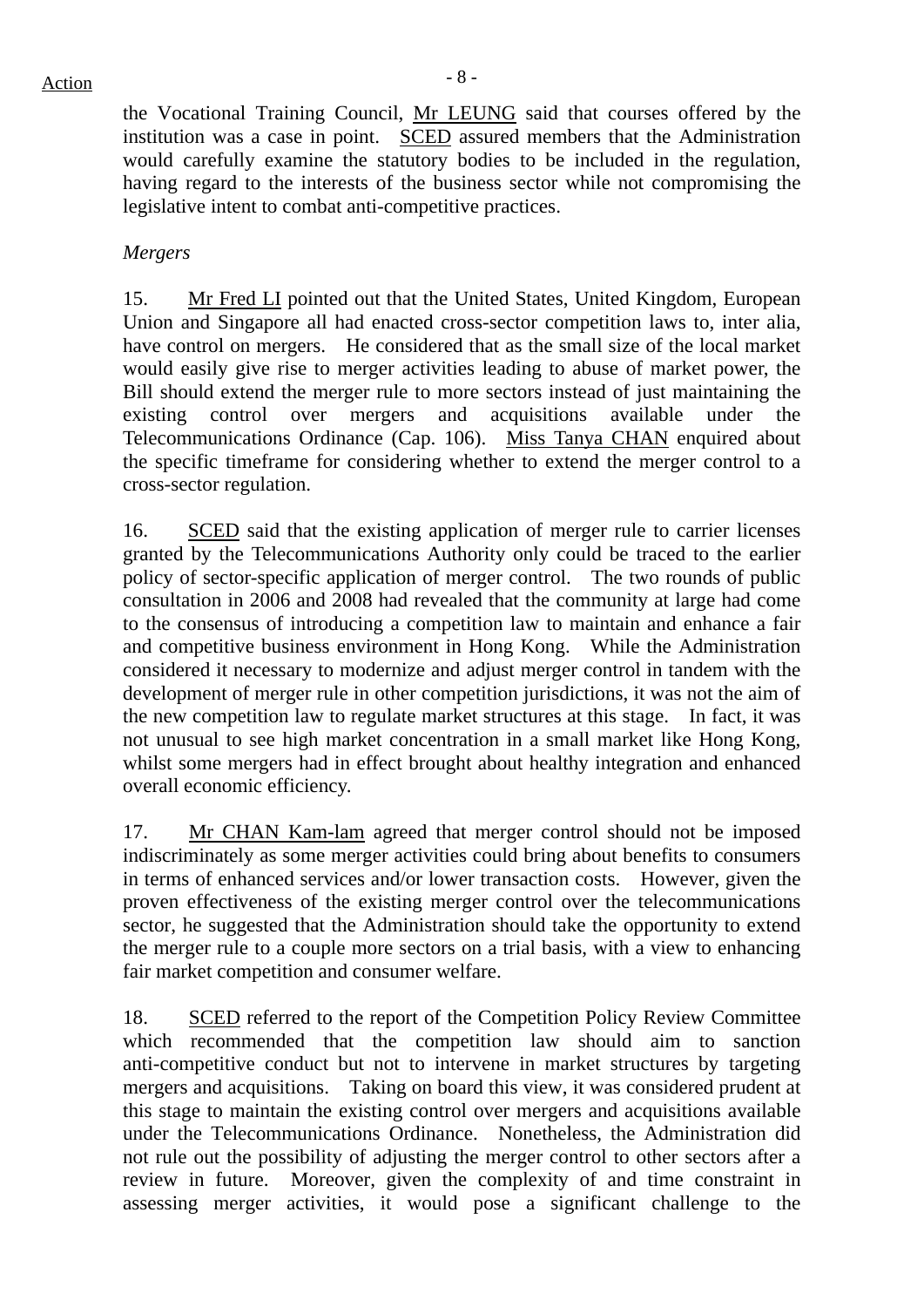Commission if it had to shoulder such onerous burden at the outset of the implementation of the new law.

## *Competition Commission*

19. Mr Ronny TONG noted that the Commission would consist of not less than five members (including the Chairperson) appointed by the CE. To attain transparency and credibility, he considered it important to make public the criteria for making the appointments, which should include avoiding actual or potential conflict of interests, in particular if the appointee(s) came from the business sectors. SCED assured members that CE would identify persons of integrity with credibility well recognized in the society, and well-versed in the operation of the business sectors to undertake the Commission's responsibilities. In reply to Mr Ronny TONG's further enquiry, SCED said that as it was the existing practice for appointees to statutory or advisory bodies to declare their interests where appropriate, the Administration did not see the need to create specific provision in the Bill for this long-established practice.

20. SCED supplemented that in addition to the power of deciding whether an agreement or conduct should be excluded or exempted from the conduct rules in accordance with criteria prescribed in the Bill, the Commission could also investigate and bring proceedings before the Tribunal in respect of anti-competitive conduct on receipt of complaints, on its own initiative, or on referral from the Government or a court. To facilitate enforcement and public understanding of the competition law, the Commission would be required by law to draw up regulatory guidelines on the interpretation and implementation of conduct rules in future.

## *Exemptions and exclusions*

21. Miss Tanya CHAN noted that the Commission would be empowered to decide, in response to an application, as to whether or not an agreement or conduct should be excluded or exempted from the conduct rules in accordance with the prescribed criteria. She enquired about the party that could make the application and why the Commission was empowered to make these decisions. In response, SCED advised that any undertaking could apply to the Commission. She added that the Commission, being the enforcement agency with the power and experience of investigation, would be best placed to make these decisions.

### *Private actions and SMEs*

22. Mr CHAN Kam-lam appreciated that fair market competition was vital to the economy. While introducing a competition law would be conducive to this purpose, there was concern how the new legislation could strike a balance between consumer protection and the operation of SMEs which had a relatively small market share.

23. Mr Andrew LEUNG urged the Administration to remain mindful that the new legislation should not create additional compliance burden for SMEs which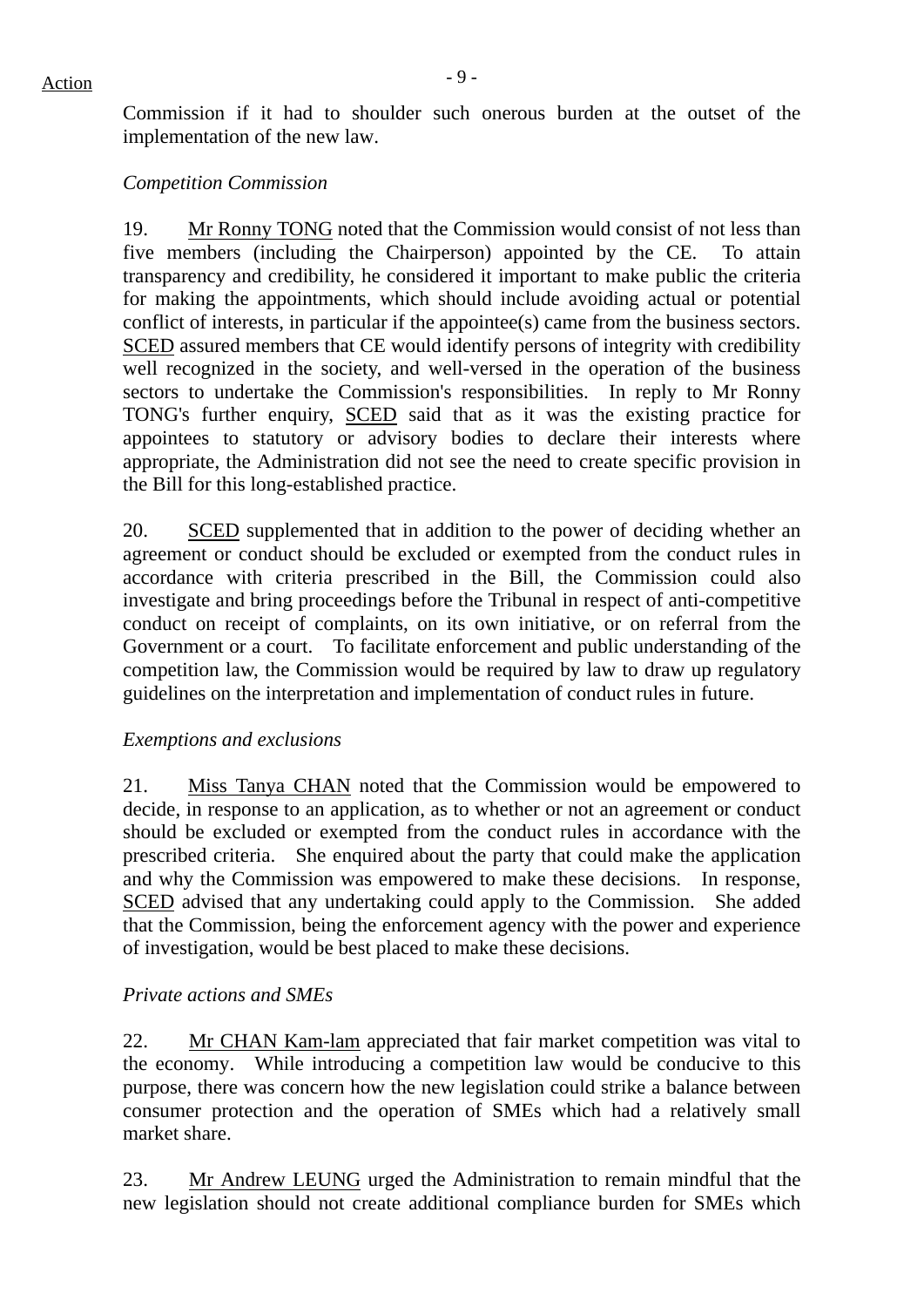had made up the majority of local business establishments. Referring to overseas experiences, he conveyed the concerns of some SMEs that the provision for private actions under the competition law might leave them vulnerable to aggressive and costly litigations from large firms. He was very concerned how the Administration would allay these worries. Mr WONG Ting-kwong shared that while SMEs generally welcomed the proposed competition law to combat anti-competitive conduct, they feared that large companies might use litigation as a strategic tool to harass them.

24. SCED said that individual SMEs, due to their small market share, would less likely be able to substantially lessen competition in a market when compared with large enterprises. Nevertheless, the Administration was fully aware of the concerns of the business sector, especially SMEs, about the compliance cost for the competition law. To allay their worries, the Commission would be empowered with the discretion not to pursue cases of frivolous or vexatious nature. The Administration would also consider appointing representative of SMEs to the Commission. Where legal proceedings had to be instituted, the Tribunal would conduct them with as much informality as was consistent with attaining justice and at a lower cost to all parties involved.

25. The Chairman was worried that given the small size of the Hong Kong market, an economic activity involving novel and unique products would be seen as monopolizing the market if no similar products were available in the local market. SCED stressed that it was the Government's policy to encourage innovation and creativity in individual sectors, and protect intellectual property. She assured members that the uniqueness and novelty of a product would not by itself be construed as a contravention of the Bill.

## *Remedies*

26. Mr WONG Ting-kwong noted that the Tribunal would be empowered to apply a full range of remedies for contravention of a competition rule. These included pecuniary penalties not exceeding 10% of the turnover of the undertaking(s) in breach of the competition rule for the year in which the contravention occurred, award of damages to aggrieved parties, etc. He enquired how the Tribunal would determine the type(s) of remedies to be taken, and whether imprisonment would be imposed for non-compliance. SCED advised that the Bill would provide for a two-tier commitment mechanism under which the Commission would be empowered to, inter alia, issue an infringement notice after its investigation and before bringing proceedings to the Tribunal, to a person allegedly contravening or having contravened the conduct rule, requiring the person to pay a sum to the Government and/or take or refrain from taking certain action to address the Commission's concerns in exchange for the Commission's commitment to cease investigation and/or not to institute or continue with proceedings against the person. USCED added that the Commission would not institute or continue with proceedings for a pecuniary penalty in respect of a contravention of a conduct rule against those with which it had reached leniency agreements. While the Commission could only initiate civil proceedings within its jurisdiction,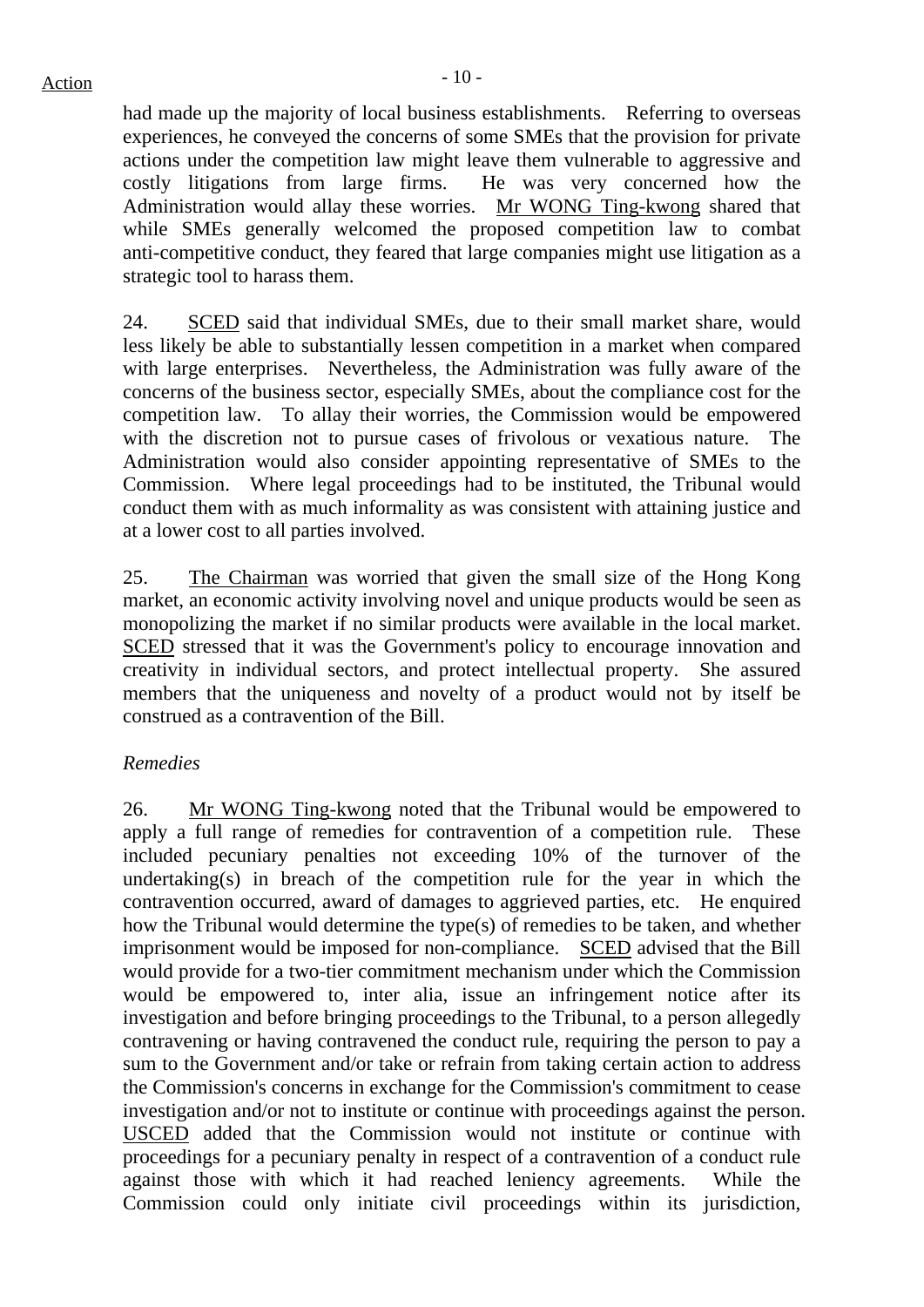$Action$ 

non-compliance with the Commission's investigative power in the absence of reasonable excuse would be subject to criminal penalties. As for the application of remedy, it would depend on the circumstances and facts of each case. Generally speaking, pecuniary penalties would be imposed in the more serious cases, which would be capped at 10% of the turnover of the undertakings for each year in which the contravention occurred, and the Tribunal could only impose pecuniary penalty on application by the Commission.

27. Mr Albert CHAN opined that as the leniency agreements reached between the Commission and the persons who had allegedly contravened conduct rules should apply to the Commission's jurisdiction only, these agreements should not pre-empt other enforcement agencies from initiating legal proceedings against the person. SCED reiterated that the remedies for contravention of a competition rule would include pecuniary penalties imposed by the Tribunal. If the person concerned did not comply with the Commission's investigative power, he/she would be subject to criminal penalties provided in the proposed competition law.

28. Mr CHAN Kam-lam enquired about the application of the Bill to extra-territorial economic activities conducted by a company registered in Hong Kong if these activities had the effect of lessening competition in the Hong Kong market. SCED advised that under the current proposal, the Bill would also apply to a conduct outside Hong Kong if it had as its object or effect the prevention, restriction or distortion of competition in Hong Kong. In this connection, she pointed out that the proposed pecuniary penalties not exceeding 10% of the turnover of the undertaking(s) in breach of the competition rule for each year in which the contravention occurred would include the global turnover of the undertaking(s). The Administration would further gauge views during the scrutiny of the Bill on how this could be implemented without interfering with the normal operations of Hong Kong companies.

# Conclusion

29. In conclusion, the Chairman recapped members' views and suggestions about the application of the Bill to statutory bodies, the appointment of members to the Commission, exemptions and exclusions, prohibitions against mergers or acquisitions as well as SMEs' concerns about the compliance burden arising from the new legislation. The Chairman requested the Administration to take note of these concerns in drafting the Bill.

## **V Framework Agreement on Hong Kong/Guangdong Co-operation**

(LC Paper No. CB(1)1559/09-10(01) - Administration's information paper on Framework Agreement on Hong Kong/Guangdong Co-operation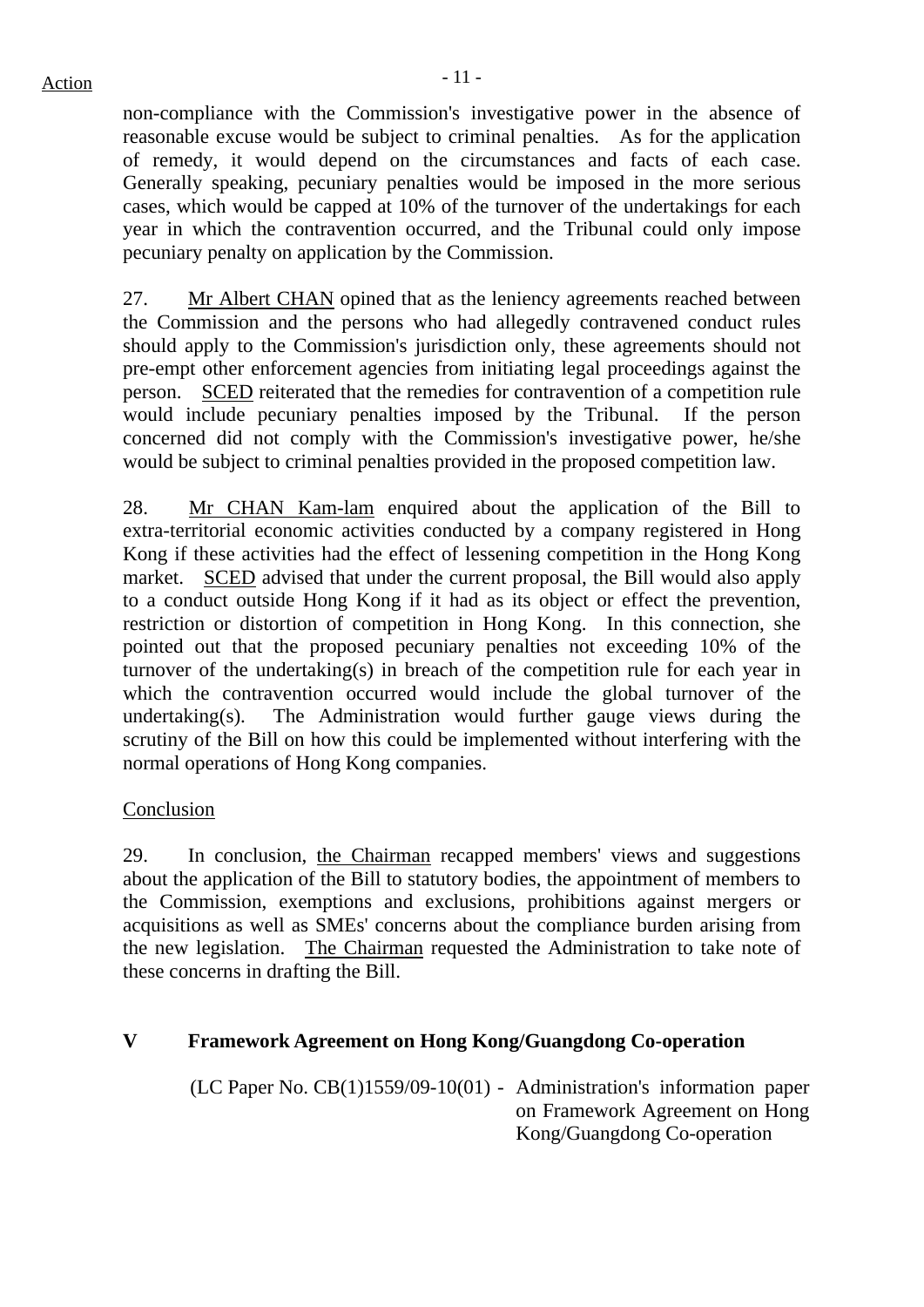LC Paper No. FS22/09-10 - Fact sheet on the current development of Framework Agreement on Hong Kong/ Guangdong Co-operation prepared by the Research and Library Services Division of the Legislative Council Secretariat (Chinese version only))

### **(a) Tourism co-operation**

| $(LC$ Paper No. $CB(1)2301/09-10(05)$ - Administration's | paper<br><sub>on</sub>               |
|----------------------------------------------------------|--------------------------------------|
|                                                          | Framework Agreement on Hong          |
|                                                          | Kong/Guangdong Co-operation –        |
|                                                          | Tourism co-operation                 |
| LC Paper No. $CB(1)2301/09-10(06)$                       | - Paper on Framework Agreement       |
|                                                          | Hong Kong/Guangdong<br><sub>on</sub> |
|                                                          | Tourism<br>$Co-operation$ $-$        |
|                                                          | co-operation prepared by the         |
|                                                          | Legislative Council Secretariat      |
|                                                          | (background brief))                  |

## Briefing by the Administration

30. At the invitation of the Chairman, the Commissioner for Tourism (C for Tourism) briefed members on the contents and latest developments of tourism cooperation under the Framework Agreement on Hong Kong/Guangdong Cooperation (the Framework Agreement) in respect of joint promotion, facilitation measures for Mainland residents to visit Hong Kong and market regulation, as stated in the Administration's paper (LC Paper No. CB(1)2301/09-10(05)). He highlighted that of the 17.96 million Mainland visitor arrivals in Hong Kong in 2009, 76.3% came from the Guangdong Province, which reflected the increasingly important role of the Guangdong Province in the development of tourism between Hong Kong and Mainland.

### Presentation by the Hong Kong Tourism Board

31. Mr Anthony LAU, Executive Director of Hong Kong Tourism Board (HKTB) further briefed members on the tourism co-operation between HKTB and Guangdong tourism authorities. In particular, both sides would continue to develop "multi-destination" itineraries to encourage visits to the two places. Mr LAU highlighted that the tourism promotion agencies of Guangdong and Hong Kong had been conducting joint promotion in various long-haul and short-haul markets through participation in travel exhibitions (e.g. JATA World Tourism Congress and Travel Fair) and road shows. For example, HKTB and the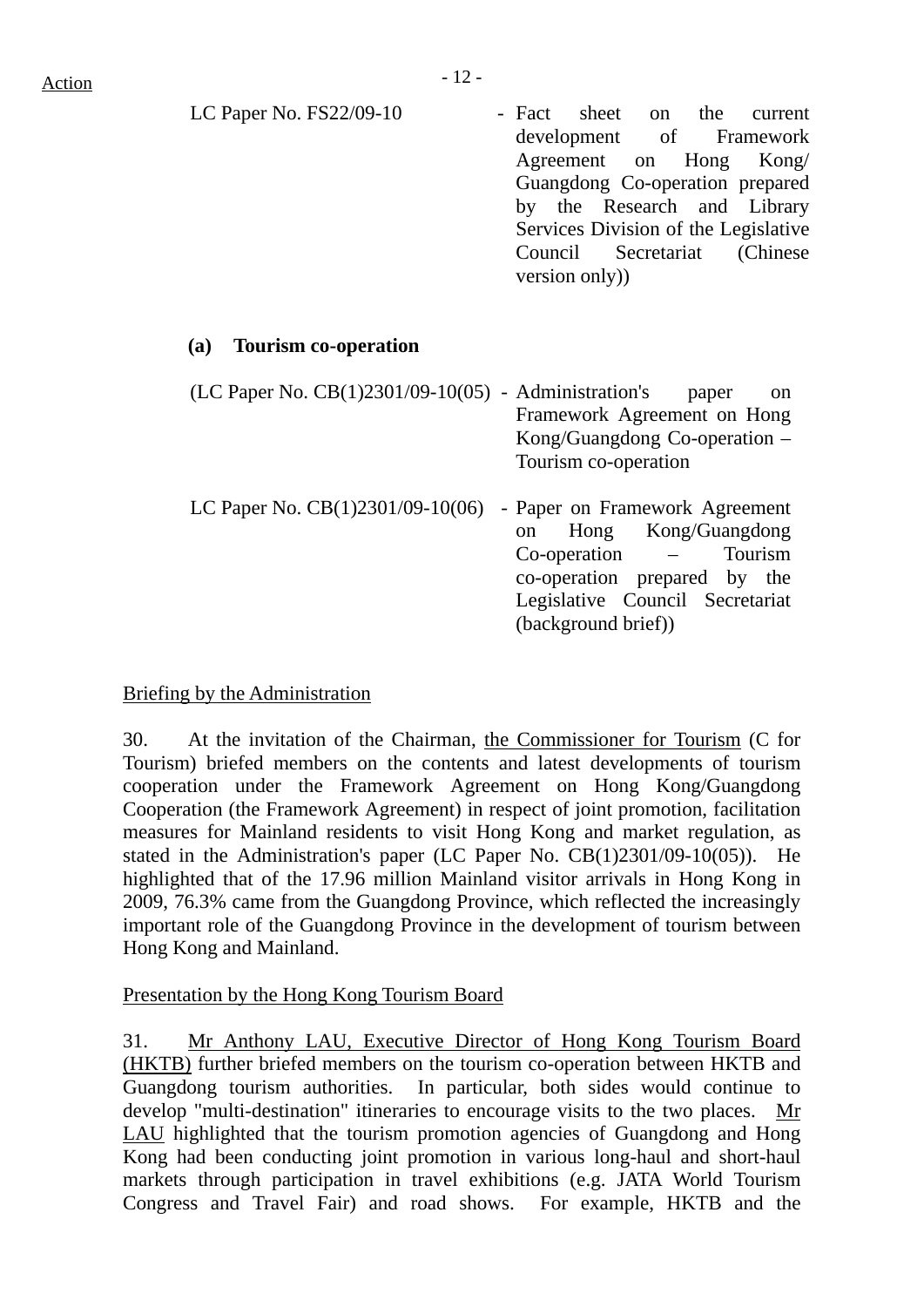Guangdong Provincial Tourism Administration launched road shows in North America in April 2010. Following the recent joint promotional campaigns in London and Paris in June 2010, more joint promotions with Mainland tourism bureaux would be launched in other markets, such as Australia and South East Asia in the latter part of 2010. Leveraging on various major events, such as the Chinese and Ethnic Chinese Tourism Year, the Guangzhou Asian Games and World Tourism Day, HKTB would collaborate with Guangdong on promotions, and design new itineraries, some of which would carry special themes, such as Maritime Silk Road. On cruise tourism, Mr LAU said that HKTB had liaised with the coastal provinces and cities, including the Guangdong Province, to develop cruise itineraries in South China and promote them to the international cruise liners. Recently, HKTB and the China National Tourism Administration had, for the first time, jointly organized a seminar on cruise tourism for the tourism workforce. With the implementation of various entry facilitation measures for Shenzhen residents, HKTB would continue to co-operate with the Shenzhen travel trade and media to promote the tourism products in Hong Kong to the employees of large corporations, who had high spending power, especially during special occasions, such as golden weeks and Women's Day. He assured members that HKTB would continue to strengthen cooperation with the Guangdong Province in taking forward more initiatives for tourism development in the region.

### **Discussion**

#### *Facilitation measures and marketing*

32. Mr CHAN Kam-lam said that in view of the growing importance of tourism to the Hong Kong economy, the Administration should ride on the Framework Agreement to explore more visa facilitation measures with the Guangdong Province to promote tourism development in the region. He noted that two pilot measures had been implemented to allow Shenzhen permanent residents to apply for one-year multiple-entry Individual Visit (IV) endorsements to visit Hong Kong, and to allow eligible non-Guangdong permanent residents ordinarily living in Shenzhen to apply for IV endorsements in Shenzhen to visit Hong Kong. He urged the Administration to seek approval from the Central authorities to extend these facilitation measures to the entire Guangdong Province, as well as the Fukien Province and other major cities in the Mainland. C for Tourism said that the Administration had been working towards this direction. He informed members that by 31 May 2010, more than 2.94 million Shenzhen residents had visited Hong Kong using the one-year multiple IV endorsement since its implementation on 1 April 2009. The Administration would closely liaise with the Central authorities on the possibility to extend the measures to other parts of the Guangdong Province. Mr CHAN pointed out that as Mainland was the largest source market to Hong Kong tourism, the Government and HKTB should allocate more marketing resources for the Mainland. C for Tourism referred to the ongoing joint promotions by HKTB and the tourism promotion agencies of Guangdong, and assured members that the two places would continue to step up cooperation in this regard.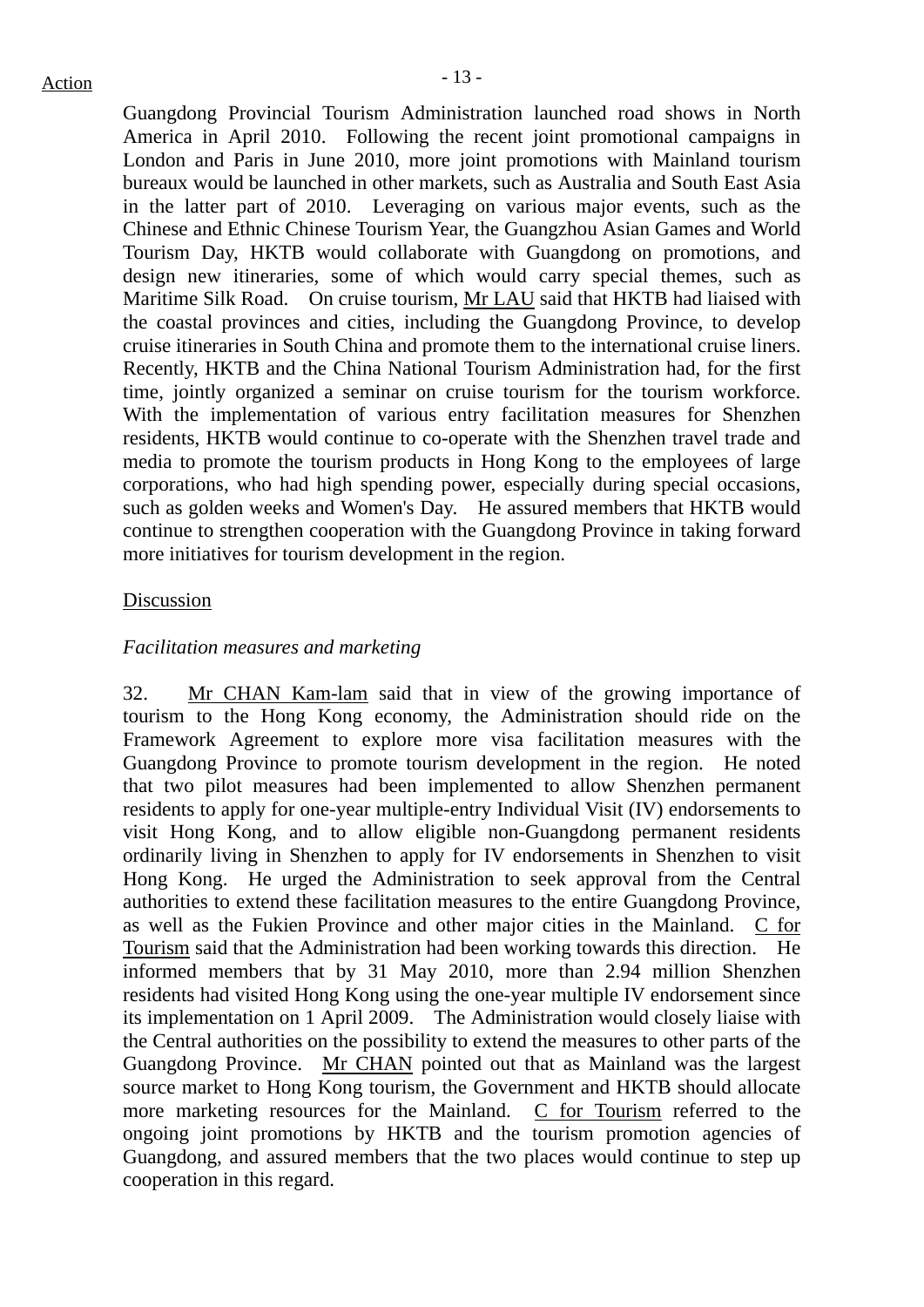33. Mr CHAN Kam-lam observed that while the number of Mainland visitors to Hong Kong had increased by many folds since 1997, the number of hotel rooms had only increased from about 40 000 to over 60 000 in the same period. He considered that more hotel accommodation facilities should be provided to meet the growing demand, with a view to boosting overnight visitors and hence their local consumption. C for Tourism said that it was the Administration's goal to attract visitors to stay longer in Hong Kong so as to generate more spending. Providing adequate and quality hotel rooms would be essential to help achieve this goal. To this end, the Government would continue to identify and secure suitable land for hotel development, and encourage interested enterprises to take forward related projects. It was envisaged that the number of hotels would increase to over 220 in the few years ahead to cater for the keen demand.

## *Cross-boundary infrastructures*

34. Mr Albert CHAN criticized that the Administration had not taken heed of his repeated urge to improve the design of boundary control points (BCPs) and their accessibility. It was after the veto of the Legislative Council of the funding application for Lok Ma Chau BCP in the earlier year that the Government had modified part of the design. However, for major cross-boundary facilities at Lo Wu and the Shenzhen Bay Port, private cars were not allowed to cross the boundary which was only accessible by means of railways or certain special vehicles. He considered it unacceptable that security policy and interests of public transport operators should override the importance of opening up the boundary and the associated economic development. In his view, the current situation had reflected the lack of coordination among the relevant bureaux and departments to put in a place a more coherent policy for BCPs. The Chairman enquired about the measures to improve the connectivity of BCPs with regard to the flow of individual visitors.

35. C for Tourism responded that the Administration had been enhancing the provision of cross-boundary facilities to tie in with the closer cooperation between Hong Kong and the Mainland, such as those being planned for the Hong Kong-Zhuhai-Macao Bridge (HZMB) and the Guangzhou-Shenzhen-Hong Kong Express Rail Link. He further said that development of individual BCPs hinged largely on their respective geographical location and design capacity. Where appropriate, the Administration would implement suitable measures to enhance their patronage. For instance, ad hoc quotas for cross-boundary private cars would be introduced at HZMB to broaden the availability and flexibility of travel for these cars. Mr Albert CHAN maintained his view that the Administration had failed to adopt a more flexible and passenger-oriented approach in developing BCPs, which had rendered these costly facilities under-utilized. The Chairman requested the Tourism Commission to convey these concerns to the relevant bureaux and departments. The Administration took note of the request.

### *Market regulation*

36. Mr CHAN Kam-lam said that while the Framework Agreement would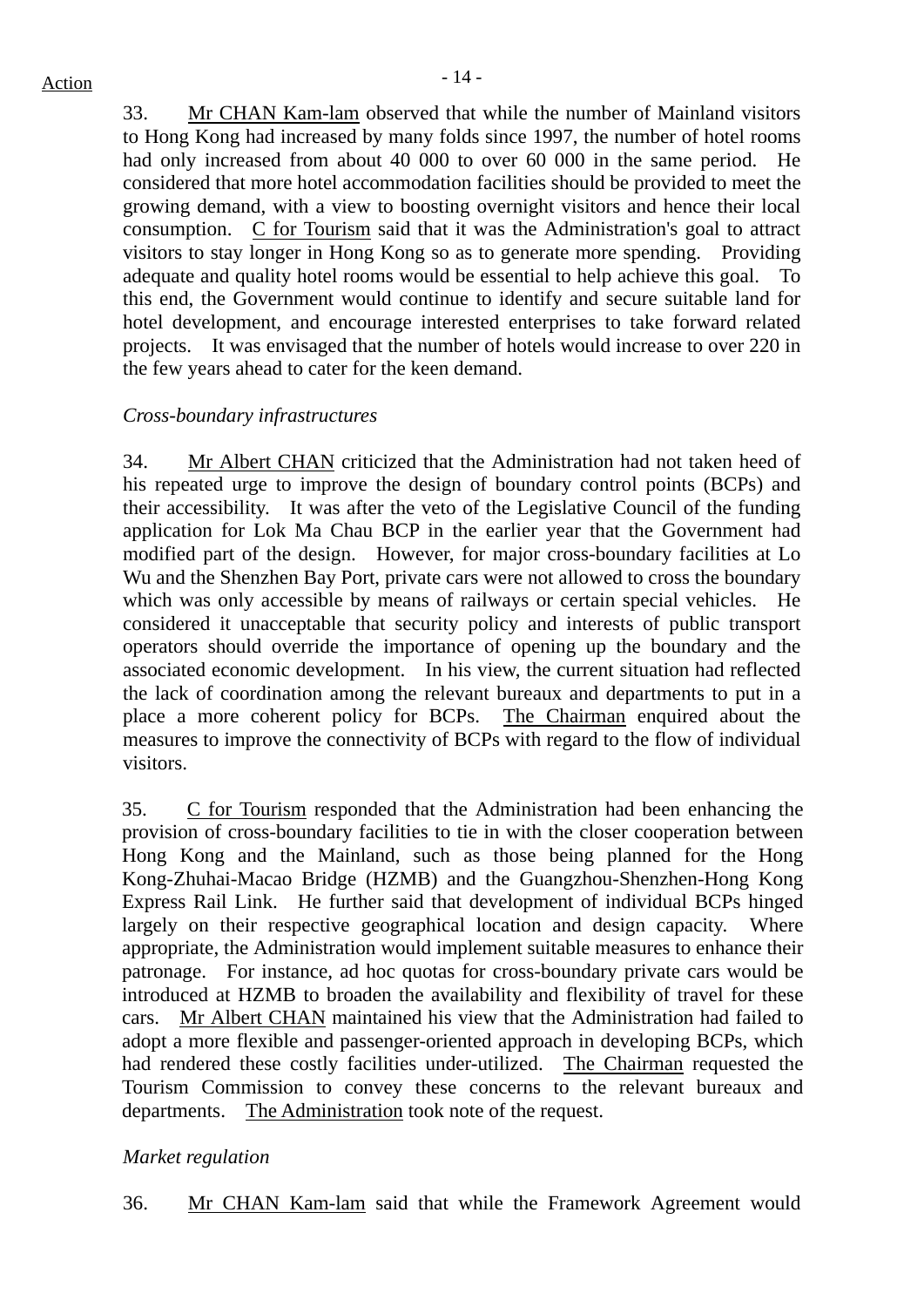facilitate further development of tourism in Hong Kong and the Guangdong Province, the Administration should continue to strengthen the regulatory mechanism for the travel trades and combat market malpractices with a view to preserving the Hong Kong tourism brand. C for Tourism assured members that Hong Kong would continue to work closely with the Guangdong Province to promote quality Hong Kong tours while maintaining market order.

## **(b) Logistics development**

 $(LC$  Paper No.  $CB(1)2301/09-10(07)$  - Administration's paper on Framework Agreement on Hong Kong/Guangdong Co-operation – Logistics development LC Paper No. CB(1)2301/09-10(08) - Paper on Framework Agreement on Hong Kong/Guangdong Co-operation – Logistics development prepared by the

Legislative Council Secretariat

(background brief))

## Briefing by the Administration

37. At the invitation of the Chairman, the Acting Secretary for Transport and Housing (Atg STH) briefed members on policies/measures related to logistics development under the Framework Agreement, including communication and coordination, connectivity and customs facilitation, as stated in the Administration's paper (LC Paper No. CB(1)2301/09-10(07)). He said that the fast-growing economy of the Mainland, which had stimulated internal consumption and market expansion in the area, had given rise to new business opportunities in the Mainland for the logistics sector. In fact, the transport and logistics trade was the sector under which the largest share of Certificate of Hong Kong Service Suppliers for the Mainland and Hong Kong Closer Economic Partnership Arrangement (CEPA) had been issued. Up to May 2010, about 41% or 566 of these approved certificates came under the said trade, reflecting the benefits brought about by CEPA to assist the industry in tapping the Mainland market. Atg STH believed that the Framework Agreement would be conducive to bringing about a better macro environment for Hong Kong/Guangdong cooperation by capitalizing on the strengths of both sides.

## Discussion

## *Logistics development*

38. Mr CHAN Kam-lam observed that although there had been improvements in the cross-boundary major infrastructure facilities, facilitation of cargo flow and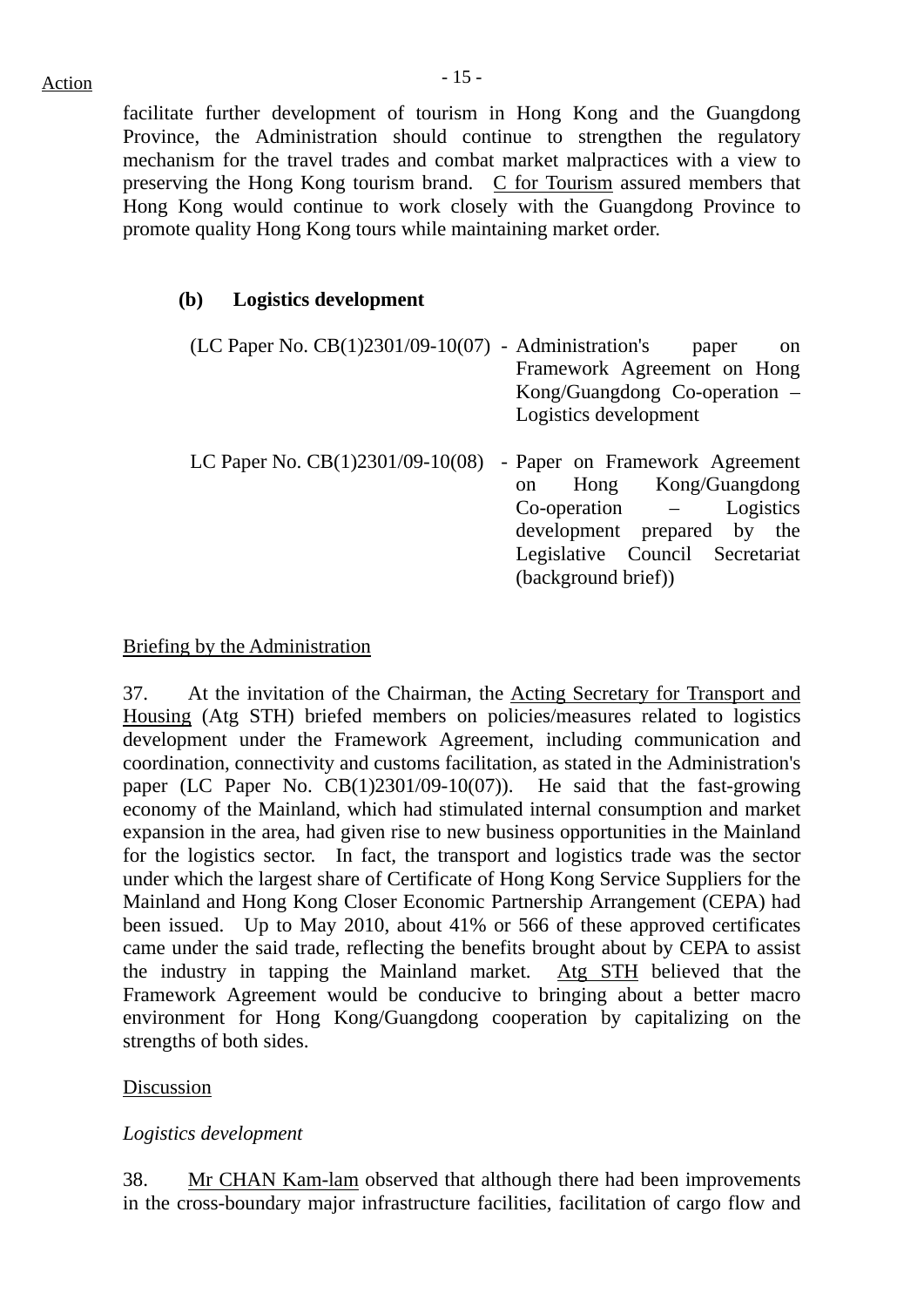customs clearance in Hong Kong over the past years, other ports in the Pearl River Delta (PRD) Region (e.g. Yantian) were posing keen competition to Hong Kong with their competitive advantage in cost. He considered that the Government should take forward more initiatives to help reduce trucking costs, so as to attract more cargo flow to Hong Kong. While he believed that the Framework Agreement would give impetus to the development of the Hong Kong Port (HKP), it was essential to put in place complementary policies and concrete measures conducive to such development. For instance, the Government should build on Hong Kong's edge to develop a logistics park to keep up with similar developments in Shenzhen. The Chairman also expressed concern about the trucking cost differential between HKP and other ports in the PRD Region.

39. Atg STH said that the Government had pressed ahead with a number of major infrastructural projects in recent years to improve the hardware for the development of the logistics industry. To illustrate, the Hong Kong-Zhuhai-Macao Bridge (HZMB) would extend Hong Kong's cargo hinterland to western PRD, whereas the Liantang/Heung Yuen Wai Boundary Control Point (BCP) would strategically facilitate the flow of goods on the eastern part of the PRD Region. Separately, the Administration would release in phases suitable sites around the Kwai Tsing area for the development of a logistics cluster to anchor high value-added professional third party logistics and regional distribution services which Hong Kong had an edge in the region. This would include a site area of about 2.4 hectares at Tsing Yi to be released in September 2010.

40. Mr WONG Ting-kwong enquired about the Administration's plan to exploit the benefits brought about by the commissioning of HZMB for logistics development between Hong Kong and western PRD. Atg STH advised that the function of HZMB was to meet the demand of passenger and freight land transport among Hong Kong, the Mainland and Macao. The bridge would improve cross-boundary land connectivity between western PRD and Hong Kong, thereby reducing the transportation time between Zhuhai and HKP and HKIA by about 60% and 80% respectively.

## *Hong Kong International Airport*

41. Mr CHAN Kam-lam expressed concern about the handling capacity of the Hong Kong International Airport (HKIA). He considered that the Administration should be mindful of the rapid development of the new airport in Guangzhou which was connected to extensive railway and highway networks, and the threat posed by it to HKIA as another core aviation hub in South China in the coming decade. Atg STH assured members that the Administration was not complacent and was aware of the intensifying competition in the region. He advised that Hong Kong would, through air service agreements (ASAs) with its aviation partners, strengthen its position as an international aviation hub. Moreover, the Framework Agreement had clearly defined the roles and functions of HKIA and other PRD airports. HKIA, with its extensive international network, would continue to play the role as an international aviation centre, whereas the Guangzhou Baiyun International Airport would be positioned as a gateway aviation hub of the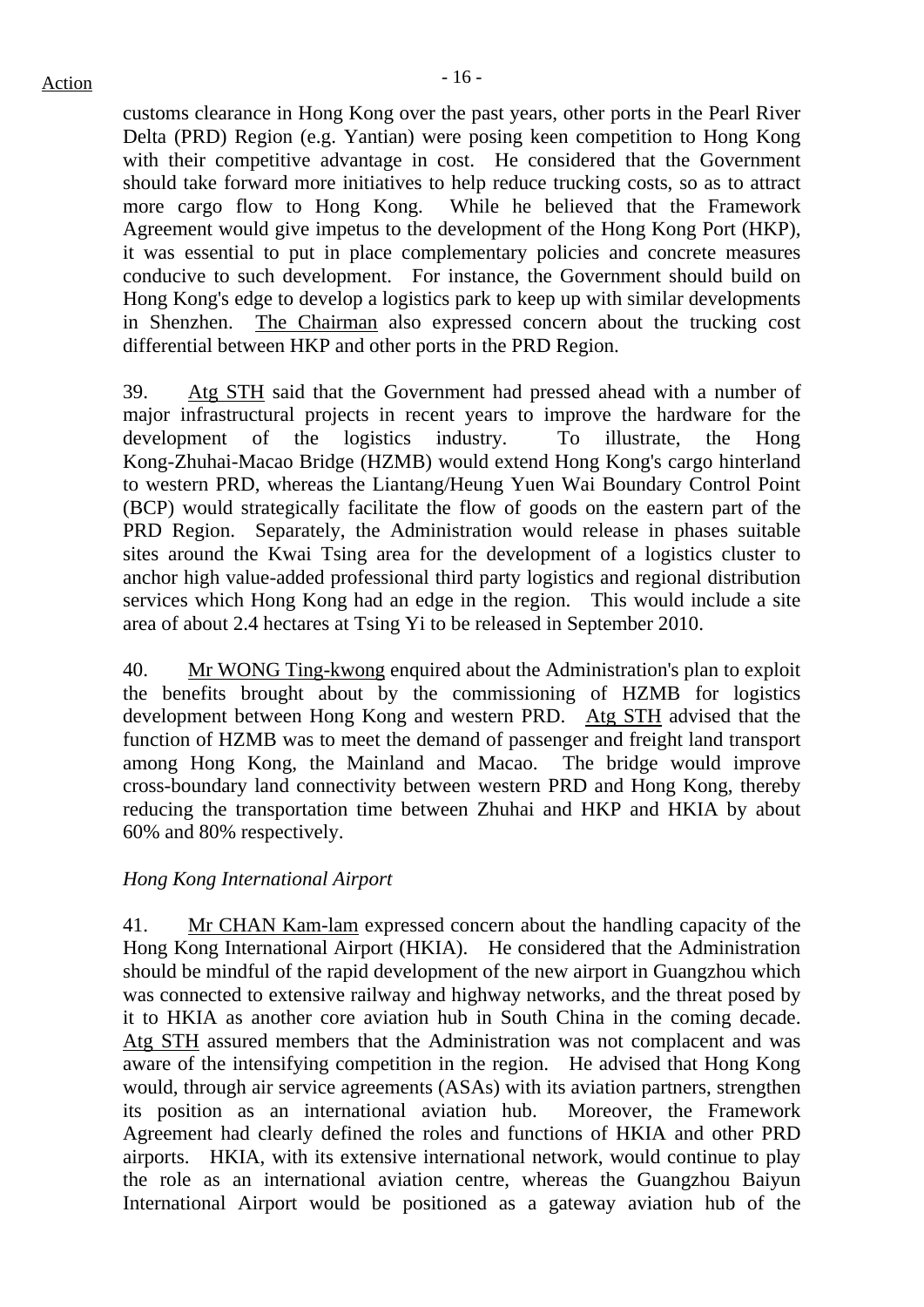Mainland. In addition, the Civil Aviation Department would continue to liaise with the relevant aviation authorities of the Mainland, with a view to improving the use of airspace and coordination of air traffic management in the PRD Region.

42. Mr Albert CHAN recalled that in 1990s, he had already cautioned the then Administration that the leading position of HKP might be overtaken sooner or later by the Mainland counterparts as the latter had been developing vigorously in various aspects, but the then Administration had not taken on board his concern and believed that HKP could continue to excel and maintain its current position. Today, HKP was losing its edge, registering a dropping trend in cargo throughput. Mr CHAN cautioned that the same might happen to HKIA as there could be a policy change anytime in the Mainland whereby the aviation authorities in the PRD Region could also sign ASAs freely with overseas counterparts. He was of the view that the Framework Agreement mainly aimed at strengthening the development of the PRD cities in the Mainland whereas Hong Kong could only reap its residual benefits.

43. Taking note of the member's concern, Atg STH advised that to maintain HKIA's position as an international and regional aviation centre in the longer term, the Airport Authority Hong Kong (AA) had commissioned the HKIA Master Plan 2030 Study, with a view to ensuring that HKIA would continue to meet the growing demand for aviation services in terms of both cargo and passenger flow. To cope with air traffic demand up to 2020, AA was taking forward the midfield expansion project of HKIA to provide additional aircraft stands and apron facilities, which would increase the annual handling capacity of the airport to 70 million passengers and six million tonnes of cargo.

44. Mr CHAN Kam-lam was concerned that the roles and functions of HKIA and other airports in the PRD Region could be re-defined after the Framework Agreement lapsed in 2020. As such, the Government should strive to upgrade HKIA's competitive edge, while taking forward the initiatives under the Framework Agreement. Sharing similar concerns, Mr IP Wai-ming considered that other airports in the PRD Region would be developed at a much faster pace than HKIA under the Framework Agreement. As such, he urged the Government to undertake more complementary measures to maintain the advantageous position of HKIA. Atg STH took note of members' concerns. He assured members that the Administration had not underestimated the global and regional competition faced by HKIA and would continue to strengthen HKIA's role as an international aviation centre. He also pointed out that unlike port development which was primarily private-led, the developments of HKIA and PRD airports were mainly led by the respective governments.

45. The Chairman urged the Government to proactively take forward a third runway for HKIA, and allow adequate time for conducting public consultation and resolving objections, if any, so as to avoid delay in the overall implementation. Atg STH said that the Administration recognized the importance of building a new runway in the long run, the feasibility of which was being studied in the HKIA Master Plan 2030 Study. The Administration would brief the Panel after the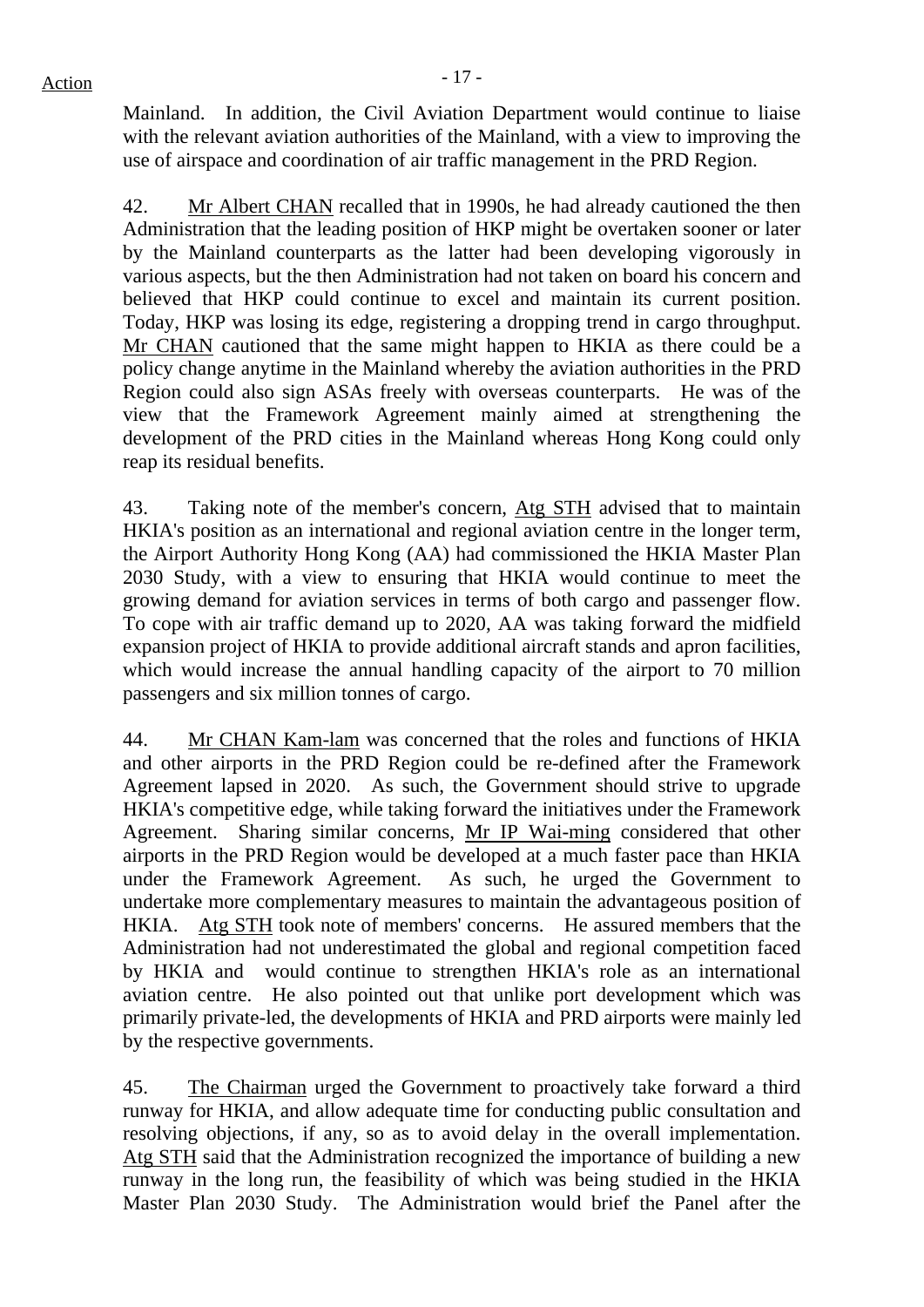completion of the Study in late 2010.

## *Shenzhen-Hong Kong Western Express Line*

46. Mr Albert CHAN urged the Government to expedite the planning regarding implementation of the Shenzhen-Hong Kong Western Express Line (WEL) to connect HKIA and the Shenzhen Airport, and emphasized the need to conduct thorough consultation for the project so as to ensure smooth implementation and public acceptability.

47. Atg STH said that Hong Kong and Shenzhen had already signed a cooperation agreement on advancing the WEL project. He added that apart from connecting HKIA and the Shenzhen Airport, the latest concept included whether WEL could also serve Qianhai.

## *Customs facilitation*

48. Mr CHAN Kam-lam stressed the importance of quick and convenient cross-boundary clearance for the movement of goods. He also suggested the Administration consider providing round-the-clock customs clearance services at more BCPs, such as Man Kam To BCP, in addition to the Lok Ma Chau (LMC) BCP to bring more convenience to BCP users. Atg STH said that the Administration appreciated the need to enhance the competitive edge of Hong Kong in terms of customs facilitation. In this connection, Hong Kong and Guangdong would study and innovate cross-boundary clearance mode utilizing the latest technologies at BCPs, with a view to expediting the clearance process. One such initiative was to align the format of common data fields required by the customs of both sides for road cargo to bring greater convenience to the logistics industry. Atg STH said that the Administration would consider the suggestion of providing round-the-clock customs clearance services at more BCPs, taking into account the handling capacity of respective BCPs, additional capacity provided by the new BCPs, as well as the views of the Mainland authorities, etc.

49. The Chairman pointed out the need to maintain a strong backup network at BCPs to avoid delay in the clearance process due to system failure. Atg STH said that the Administration would take remedial action immediately in case of system breakdown, and identify the problems for making improvements.

50. The Head of Land Boundary Command, Customs and Excise Department (H of LBC, C&ED) said that the Administration attached great importance to ensuring a reliable and smooth operation of the computer system for customs clearance, and had been keeping abreast with global developments in moving towards electronic customs clearance. On 29 March 2010, the Road Cargo System (ROCARS) was put to trial implementation to provide a seamless system for the movement and customs clearance of road cargoes, under monitoring by a dedicated team of C&ED staff. The system would enable the industry stakeholders to submit electronic cargo information to C&ED in advance for adequate risk profiling of road cargoes. In reply to Mr WONG Ting-kwong's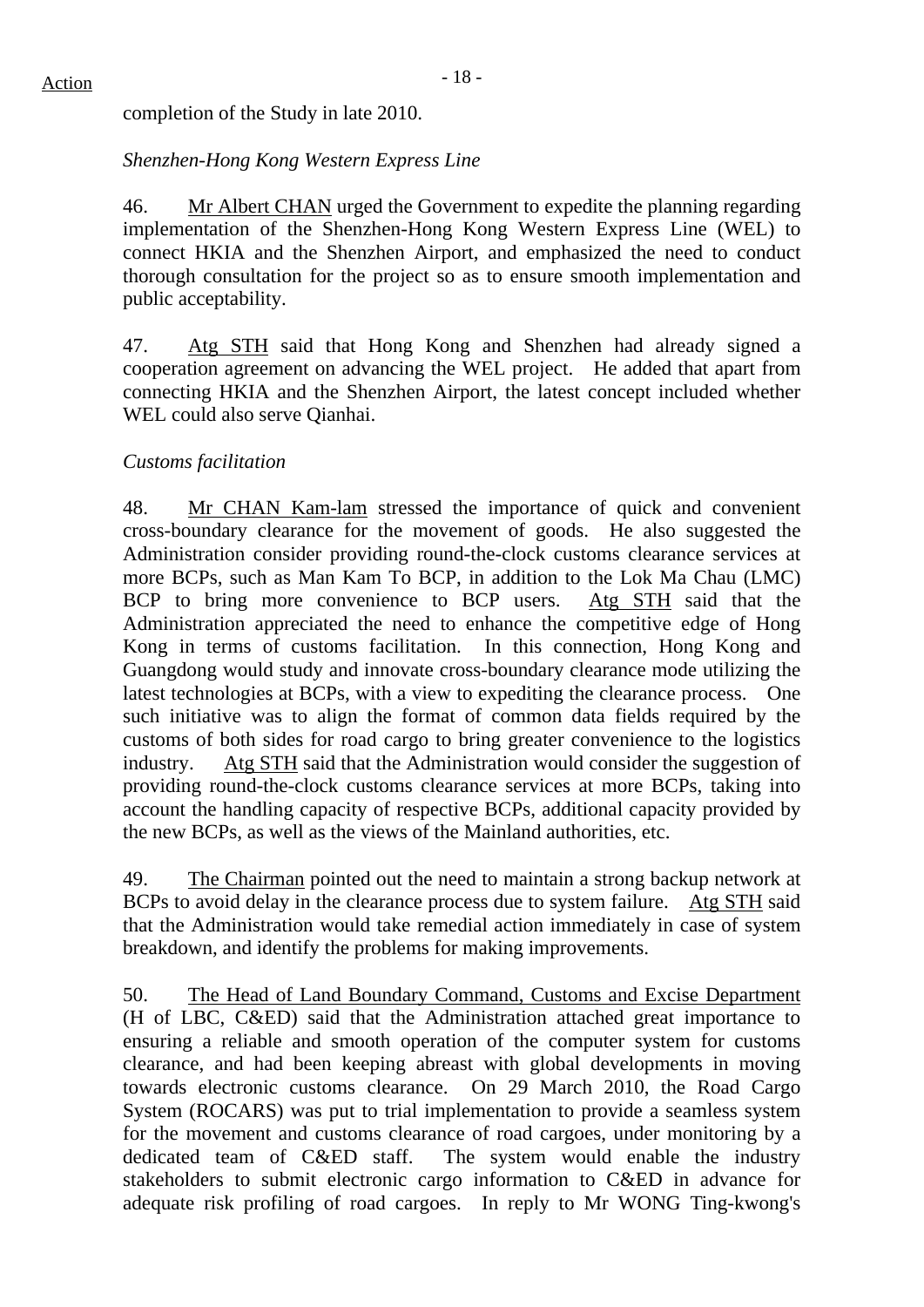enquiry about the improvements in the efficiency of customs clearance using ROCARS, H of LBC, C&ED advised that following the trial period, ROCARS had commenced operation from 17 May 2010. It was observed that the system had operated smoothly, some minor calibration of which was required to facilitate identification of car plate numbers etc. Compared to manual customs clearance, ROCARS had shortened the clearance time from more than one minute to less than one.

51. Mr CHAN Kam-lam conveyed the concerns from some logistics companies about the current restrictions prohibiting Mainland container truck drivers to come and work in Hong Kong, which had caused inconvenience to the industry's operation. The Chairman pointed out that this problem would affect the operating costs of the logistics sector. Atg STH said that the Administration took note of the view but the matter would require careful consideration having regard to the impact on local employment. The Administration would continue to explore measures conducive to enhancing efficiency in customs clearance to help reduce trucking costs.

## Conclusion

52. The Chairman concluded that members had raised concerns about the operation and development of BCPs and its services, in particular with regard to electronic customs clearance. Members were also keen to ensure that the handling capacity and railway connectivity of HKIA would be enhanced in tandem with developments of the logistics and the economy at large.

## **VI Regulation of inbound travel trades**

| $(LC$ Paper No. $CB(1)2301/09-10(09)$ - Administration's | paper<br>-on<br>regulation of inbound travel trades                                                                                                            |
|----------------------------------------------------------|----------------------------------------------------------------------------------------------------------------------------------------------------------------|
|                                                          |                                                                                                                                                                |
|                                                          | LC Paper No. $CB(1)2301/09-10(10)$ - Paper on regulation of inbound<br>travel trades prepared by the<br>Legislative Council Secretariat<br>(background brief)) |

### Briefing by the Administration

53. The Commissioner for Tourism (C for Tourism) said that the Tourism Commission (TC) and the Travel Industry Council of Hong Kong (TIC) had all along been closely monitoring the arrangements for receiving Mainland tour groups. The Government and TIC were deeply concerned about the unfortunate death of a member of a tour group from Hunan in Hong Kong, when the group was staying at a TIC registered shop on 22 May 2010. Measures were adopted after the incident to further strengthen regulation against adverse market behaviour, including immediate follow-up actions, short-term measures to tighten regulation of travel agents, tourist guides and registered shops, as well as cooperation with the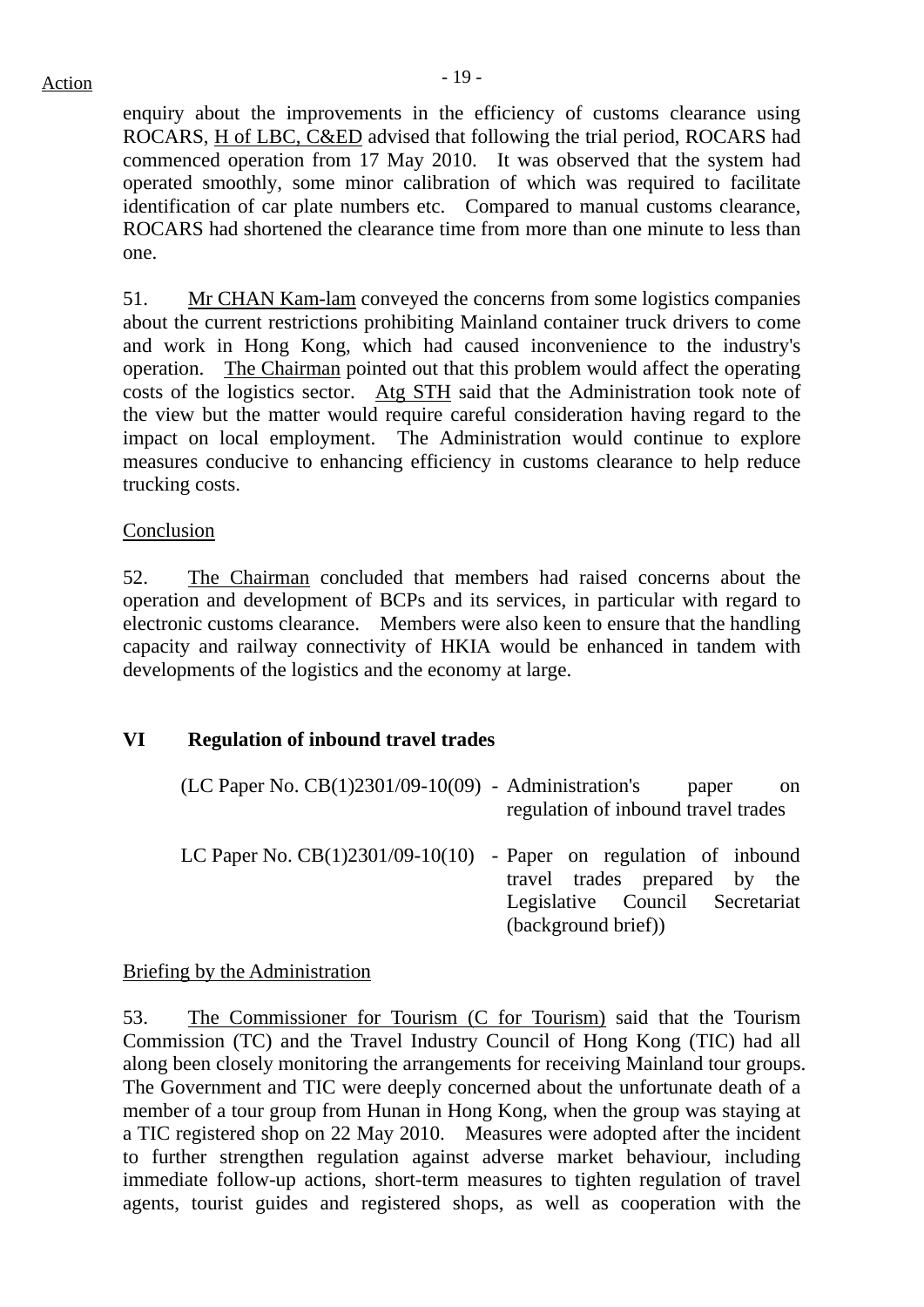Mainland authorities to combat malpractices, as detailed in the Administration's paper (LC Paper No. CB(1)2301/09-10(09)). C for Tourism said that after investigation, TIC considered that the travel agent concerned (i.e. Win's Travel Agency Limited (WTA Ltd)) in the incident had violated TIC's code and directives and TIC decided to terminate its membership, which was the most severe sanction that TIC had ever imposed on travel agent's malpractice. Separately, the Registrar of Travel Agents (RTA) had initiated an investigation to determine whether the travel agent in question had carried on the business as a travel agent contrary to the public interest under section 21 of the Travel Agents Ordinance (Cap. 218) (TAO). TIC had also established a task force to review comprehensively the operation of inbound Mainland tour groups, and to draw up long-term proposals for improvements within three months. In response to TC's request, the Shenzhen Municipal Bureau of Culture, Sports and Tourism (SZMB) agreed to step up undercover inspections in joint efforts with Hong Kong. He emphasized that the Government and TIC would not allow the unscrupulous practices of a few to tarnish the reputation of Hong Kong, and would take strict enforcement actions to combat the malpractices to protect the rights of visitors to Hong Kong.

#### Discussion

54. The Chairman declared that he was a shareholder and non-executive director of a travel agency. Mr Paul TSE also declared that he was a shareholder of a travel agency, and he had received request from WTA Ltd for assistance to help ensure justice in the investigation process.

### *Industry self-regulation*

55. Mr Fred LI opined that the incident reflected again the problems in the industry self-regulatory regime, given that TIC was only a trade association but was conferred with the power to regulate the travel trades. In the incident concerned, the Hunan visitors paid only \$2,000 for a four-day package tour to Hong Kong, and most of the fees were already pocketed by the Mainland designated agent (DA) in Hunan and the travel agent in Shenzhen to which the tour was outsourced. The fee that local licensed travel agents in Hong Kong could receive for providing reception service would thus be quite small and the expenses could only be met by other sources of income such as shopping commissions. He observed that while there were 60 shops listed under TIC's Demerit System as "registered shops", most of the purchases concentrated in just some 20 of them involving tens of billion dollars of business each year. Mr LI was concerned whether TIC had monitored travel agents whose directors or shareholders were associated with these shops as they might arrange tour groups to visit these shops for designated shopping and reap profits. He noted that as many as 24 consumer complaints had been lodged against WTA Ltd in the past, and it had violated TIC's codes and directives for eight times. He was disappointed that while the Government professed to rectify market malpractices stemming from "zero-fare tours" after some Mainland inbound tour groups had lodged complaints in 2006, the malpractices had not been clamped down at root. As such, he urged the Government and TIC to tighten regulation to genuinely combat "zero/negative-fare tours".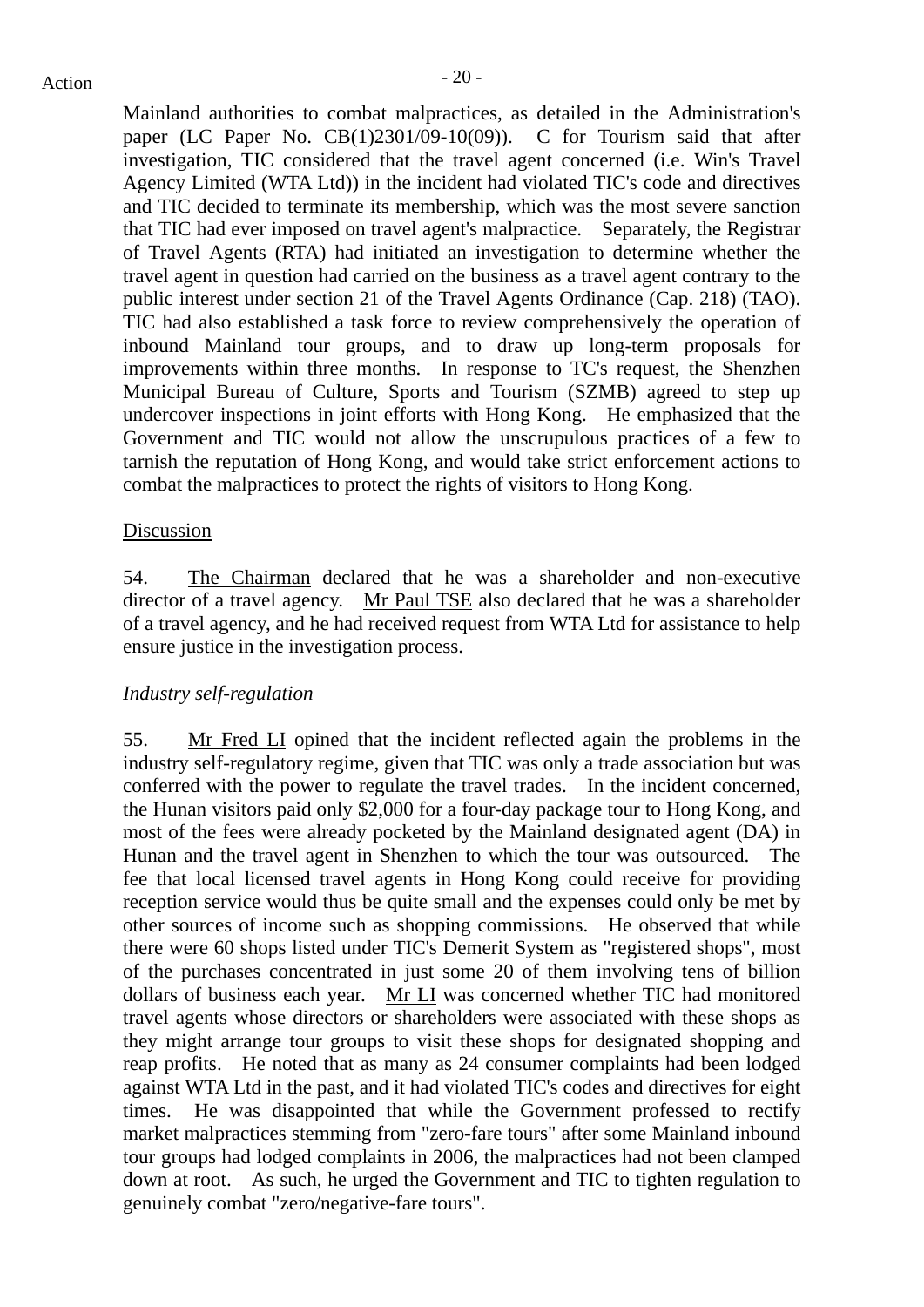56. C for Tourism said that improvements had been made to the two-tier regulatory regime for travel agents (i.e. co-regulation by the Travel Agents Registry (TAR) and TIC) over the years to cater for changes in the industry. The Government was considering legislative amendments to TAO to make clear TIC's role under the regulatory regime. In addition to regulatory and related efforts in Hong Kong, TC had also maintained regular dialogue with its Mainland counterparts on promoting honesty and quality tourism, in particular to combat "zero/negative-fare" tours. In May 2009, the Mainland implemented the Regulation on Travel Agents which, inter alia, stipulated that if a travel agent requested another travel agent to provide service, it had to pay the other agent a fee not less than the cost of the reception service. SZMB would take action against the Mainland travel agent concerned if it had violated the relevant regulation. C for Tourism stressed that the existing regulatory mechanism had been operating effectively in general but the Government and TIC would remain vigilant to signs of malpractices in the travel industry, and continue to refine the system where warranted.

57. Mr WONG Ting-kwong said that in spite of the Government's efforts to promote honest and quality tourism, the problem arising from "zero/negative-fare tours" still persisted. While WTA Ltd in the incident in question would be sanctioned by termination of its TIC membership, Mr WONG was concerned about the mechanism in place to prevent its directors or shareholders from continuing the operation of the travel agent in disguise of a new company name and registration. C for Tourism advised that under TAO, TIC membership was a prerequisite for application or renewal of a travel agent's licence in Hong Kong. According to the Memorandum and Articles of Association of the TIC Board, TIC might consider whether the controllers, directors, principal shareholders in the management of its travel-related and tourism business were fit and proper persons, including whether the person in question had been convicted of an offence against the TAO provisions. RTA would also give regard to similar factors in granting or renewing a travel agent's licence. As the case of WTA Ltd was now being investigated, he could not give further comments at this juncture.

58. Mr IP Wai-ming criticized that while tourism was one of the four economic pillars in Hong Kong, it appeared to him that the Government had not implemented effective measures to combat malpractices in the travel trades despite the subject matter had been discussed time and again at the Panel meetings. He considered it futile to address the problem by specifying TIC's role more clearly in TAO, as the crust of the problem laid on the effectiveness of self-regulation and not the clarity of TIC's role. He also found it unreasonable that a travel agent had to join one of the TIC's eight Association Members prior to joining TIC. Mr IP urged the Government to duly review whether it should take up a more proactive role in regulating the travel agents instead of just relying on the industry self-regulation mechanism. He suggested the Panel discuss related issues in the near future. The Chairman advised that review of the operation of TIC had already been put on the Panel's list of outstanding items for discussion.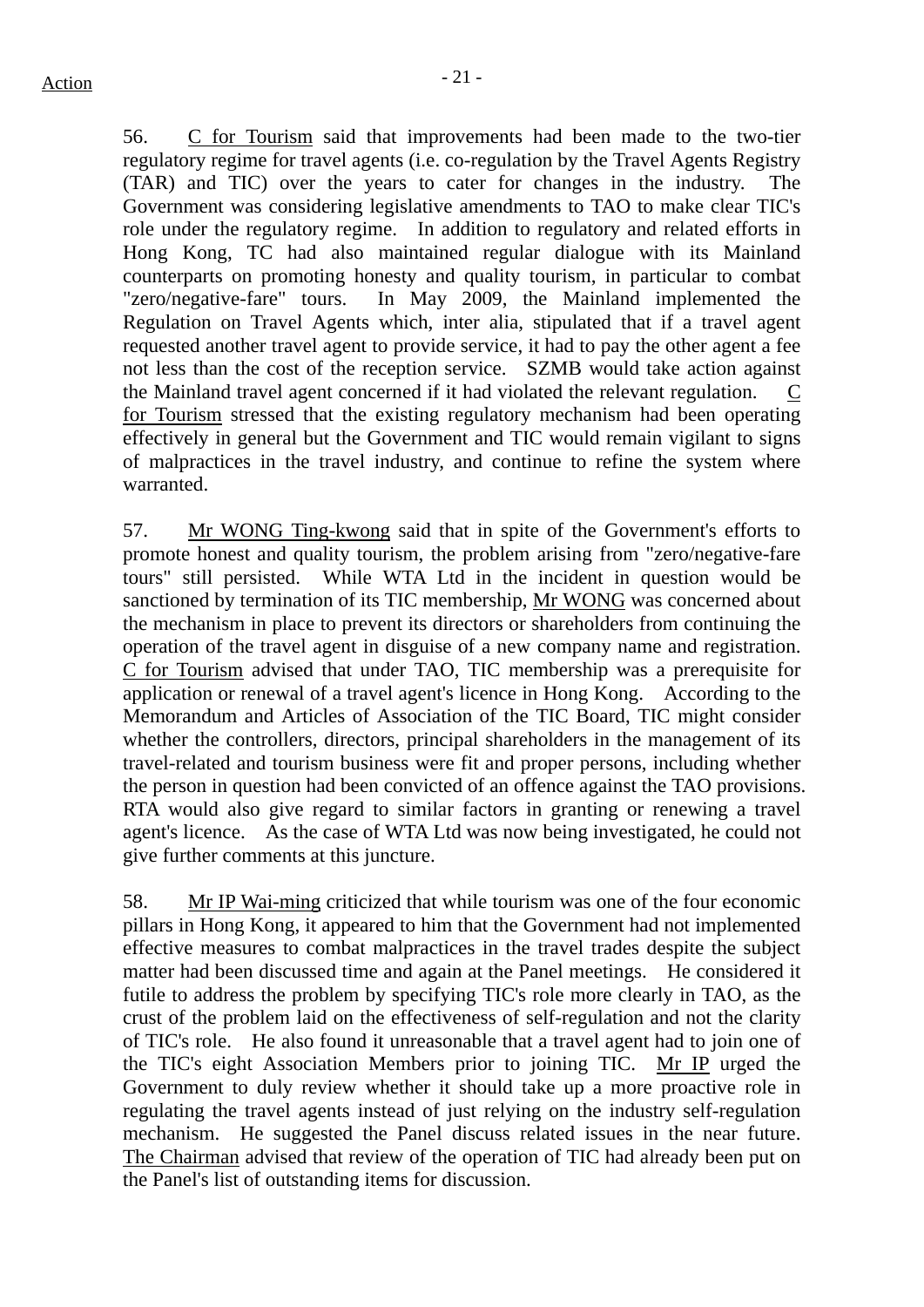59. C for Tourism said that the Government fully appreciated the economic contribution of tourism to the economy, and it had been playing a proactive role in the regulation of travel agents. The role of TIC had evolved over the years to become more than a trade association, with established network in the travel trades and the expertise to formulate regulatory measures. The composition of TIC had included independent non-trade directors appointed by SCED to help ensure its impartiality, who were serving as the convenors of TIC's committees relating to compliance, handling of complaints and disciplinary actions, in which non-trade members took up the majority of the seats. TAR, the licensing authority who also conducted financial surveillance on travel agents under TAO, might consider revoking a travel agent's licence having regard to the status of the travel agent's TIC membership.

60. Mr Paul TSE considered that the recent series of incidents had pointed to the need for a more thorough review of the self-regulatory mechanism for the travel industry, instead of minor and hasty rectifications in a piecemeal manner. He criticized that TIC used to adopt punitive measures to regulate travel agents, and impose heavier sanctions following each incident. It would not help improve the overall regulation by sanctioning individual travel agent concerned each time after a widely-reported incident had occurred. In his view, TIC should exercise more professionalism to put in place, in joint efforts with the China National Tourism Administration, preventive measures to deter non-compliance. C for Tourism stressed that the TIC task force would take into account members' views and suggestions in formulating medium to long-term measures to strengthen the regulation of the travel industry.

61. The Chairman conveyed the concerns from the travel industry that it was difficult to regulate the small and medium-sized travel agents. Mr Michael WU, Chairman of TIC said that TIC would continue to communicate with member travel agents with a view to further improving the regulatory regime, having regard to the views and advice of the Government. For instance, he and TIC's Executive Director had been meeting with member travel agents in groups since May 2010 to listen to their views and suggestions on possible assistance measures to facilitate a better operation of their business.  $C$  for Tourism added that the Government would continue to work closely with TIC and gauge the Panel's views to refine the regulatory regime in tandem with the development of the travel industry.

## *Refund Protection Scheme and Demerit System*

62. Mr CHAN Kam-lam observed that the recurrence of adverse market behaviour in the travel trades had undermined the public's confidence in the industry self-regulation regime. He considered that the Government should discuss with the travel industry how to prevent the malpractices from happening again. He enquired about the number of cases seeking refund under the six-month full refund protection scheme since its introduction in 2007, and the statistics of demerit points that had been given to individual shops for non-compliance of relevant requirements.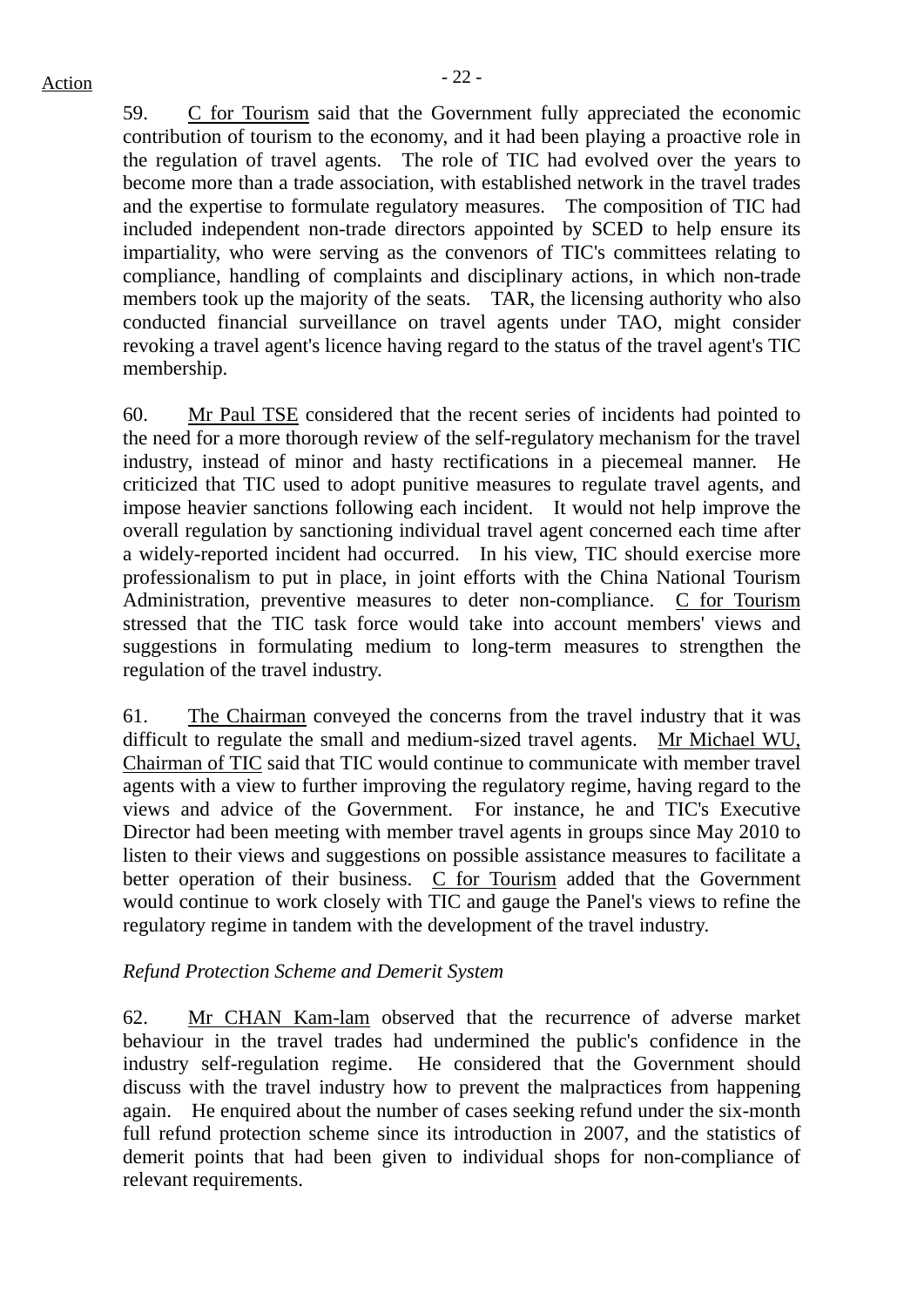63. C for Tourism said that the full refund protection scheme was part of the series of measures launched in 2007 to combat the unscrupulous practices of some inbound travel agents and shops forcing Mainland group tour participants to make purchases. Shopping-related complaints had dropped in the 12 months immediately after the scheme was implemented. Nevertheless, the Government would remain vigilant to market malpractices in the travel trades and strengthen the regulatory measures where appropriate. Mr Joseph TUNG, Executive Director of TIC added that the number of shopping-related complaints had increased in 2008 to 2010, probably due to increased publicity and awareness of the scheme. However, most of the cases were settled with full refund for the purchases concerned. As the registered shops could honour the scheme to offer full refund, none of them had been given demerit points so far.

64. Mr CHAN Kam-lam expressed concern that it appeared that the unscrupulous shops could get off penalties easily with refund, and some visitors, due to time constraints, might not bother to seek refund and leave Hong Kong. He considered it more important to tighten the Demerit System to achieve greater deterrence, especially among those registered shops frequently complained by visitors.

65. Mr Joseph TUNG of TIC responded that complainants of shopping-related cases were largely concerned whether they could obtain refund if they were dissatisfied with the purchased items. In fact, many visitors had requested for refund of purchases made in Hong Kong after they had returned to their home places, and TIC would follow up on these requests. He informed members that the TIC Committee on Shopping-related Practices would examine whether and how the Demerit System should be tightened to bring sufficient deterrence among the registered shops.

# *Tourist guides*

66. The Chairman enquired about the means for tour participants to verify the validity of tourist guide pass (TGP) to prevent identity theft. Mr Michael WU of TIC advised that TGP had stored digitalized information of the holder's identity, including his/her photo, which could be read by scanning the passes through a portable device.

67. Mr Fred LI conveyed concerns from some local tourist guides about TIC's inaction to the prevalence of illegal tourist guides in the travel trade. In this connection, he noted that two cases of WTA Ltd's previous infringements involved the assignment of tourist guides who did not hold a valid TGP. Mr IP Wai-ming also expressed concern that the interests of tourist guides were not adequately protected. The malpractices of hiring illegal workers and requiring tourist guides to advance large amount of payment still persisted.

68. Mr Michael WU of TIC said that TIC had urged the tourist guides unions to report cases of illegal workers for it to follow up. TIC had also issued directives in 2007 stipulating that travel agents should make payment of remuneration to the